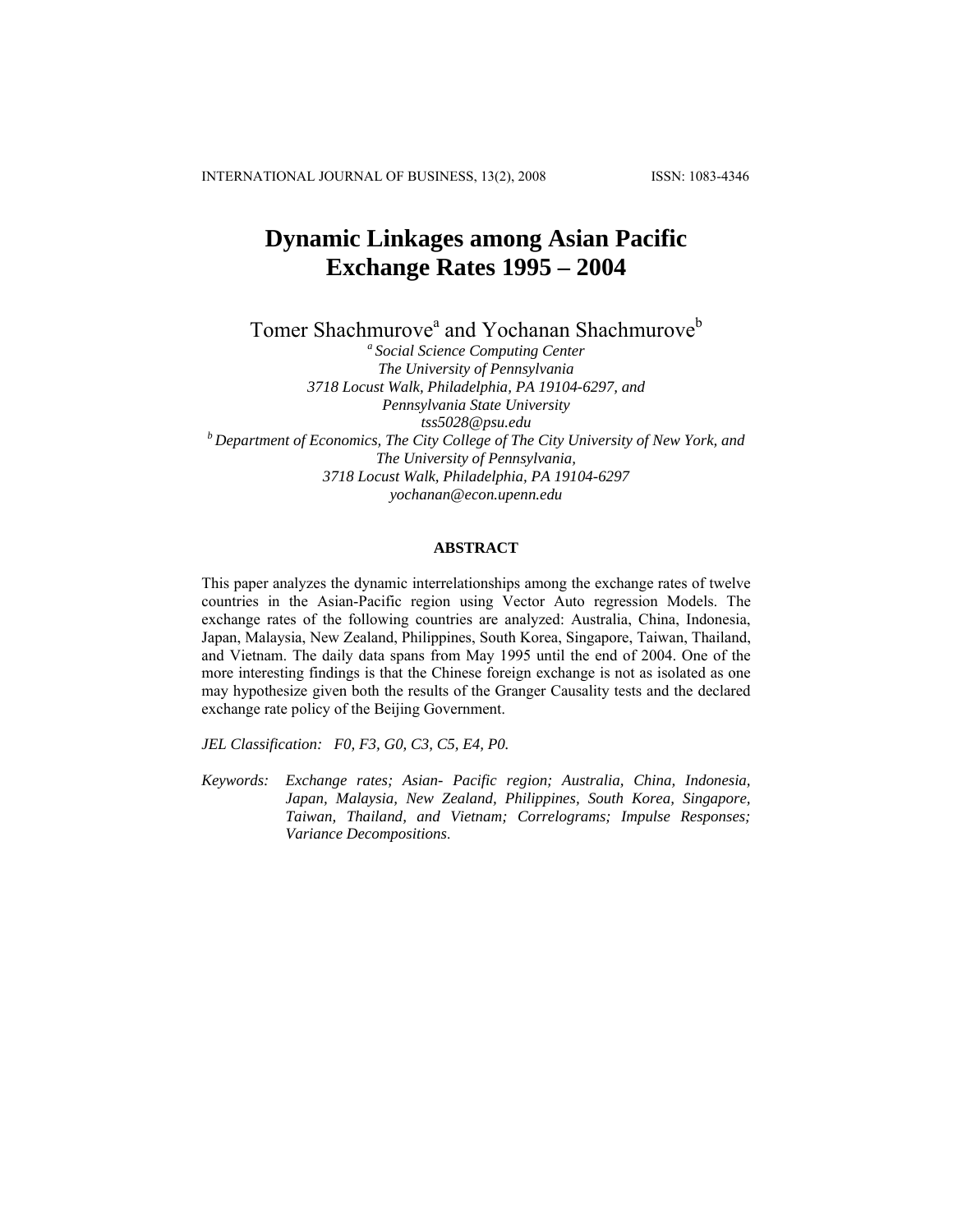# **I. INTRODUCTION**

This paper investigates the dynamic linkages among the exchange rate returns of the following Asian-Pacific countries: Australia, China, Indonesia, Japan, Malaysia, New Zealand, Philippines, South Korea, Singapore, Taiwan, Thailand, and Vietnam. The daily data spans from May 1995 until the end of 2004. Vector Auto Regression (VAR) models are used to study the dynamic interrelations among these rates of returns in foreign exchanges. These markets are becoming more and more important as the region takes its appropriate position in the world economy.

The countries studied are reshaping world trade, world finances, global manufacturing, and the entire East-West relationship. As the countries in this region are opening to the world, they are merging their relatively low costs and manpower resources with the financial and technological strengths of wealthier countries such as Australia, Japan, New Zealand, South Korea, and Singapore. Table 1 presents some economic data as well as population figures and government types for the countries in this study.

|                              | GDP (Purch.<br><b>Power Parity)</b><br>(2004) | GDP/Capita<br>(Purch Power<br>Parity) (2004) | <b>Population</b><br>(July 2005<br>est.) | Govern. Type                                                                                 | <b>Investment</b><br>(gross fixed)<br>% of GDP<br>(2004) | <b>Inflation</b><br>rate (cons.<br>prices)<br>(2004) | Unemploy<br>rate<br>(2004) |
|------------------------------|-----------------------------------------------|----------------------------------------------|------------------------------------------|----------------------------------------------------------------------------------------------|----------------------------------------------------------|------------------------------------------------------|----------------------------|
| <b>Australia</b>             | \$611.7 billion                               | \$30,700                                     | 20,090,437                               | democratic,<br>federal-state<br>system<br>recognizing the<br>British monarch<br>as sovereign | 25.30%                                                   | 2.30%                                                | 5.10%                      |
| China                        | \$7.262 trillion                              | \$5,600                                      | 1,306,313,812                            | Communist state                                                                              | 46%                                                      | 4.10%                                                | $9.8\%$ (1)                |
| <b>Indonesia</b>             | \$827.4 billion                               | \$3,500                                      | 241,973,879                              | republic                                                                                     | 16.60%                                                   | 6.10%                                                | 9.20%                      |
| Japan                        | \$3.745 trillion                              | \$29,400                                     | 127,417,244                              | constit. monarchy<br>with a<br>parliamentary<br>govern.                                      | 24%                                                      | $-0.10%$                                             | 4.70%                      |
| <b>Malaysia</b>              | \$229.3 billion                               | \$9,700                                      | 23,953,136                               | constitutional<br>monarchy                                                                   | 21.70%                                                   | 1.30%                                                | 3%                         |
| <b>New</b><br><b>Zealand</b> | \$92.51 billion                               | \$23,200                                     | 4,035,461                                | parliamentary<br>democracy                                                                   | 22.40%                                                   | 2.40%                                                | 4.20%                      |
|                              | Philippines \$430.6 billion                   | \$5,000                                      | 87, 857, 473                             | republic                                                                                     | 17%                                                      | 5.50%                                                | 11.70%                     |
| South<br>Korea               | \$925.1 billion                               | \$19,200                                     | 48,422,644                               | republic                                                                                     | 28.70%                                                   | 3.60%                                                | 3.60%                      |
| <b>Singapore</b>             | \$120.9 billion                               | \$27,800                                     | 4,425,720                                | parliamentary<br>republic                                                                    | 27.40%                                                   | 1.70%                                                | 3.40%                      |
| <b>Taiwan</b>                | \$576.2 billion                               | \$25,300                                     | 22,894,384                               | multiparty<br>democratic regime<br>headed by<br>popularly-elected<br>president               | 18%                                                      | 1.70%                                                | 4.50%                      |
| <b>Thailand</b>              | \$524.8 billion                               | \$8,100                                      | 6,544,4371(3)                            | constitutional<br>monarchy                                                                   | 22.50%                                                   | 2.80%                                                | 1.50%                      |
| <b>Vietnam</b>               | \$227.2 billion                               | \$2,700                                      | 83,535,576                               | Communist state                                                                              | 36.60%                                                   | 9.50%                                                | 1.90%                      |

**Table 1a**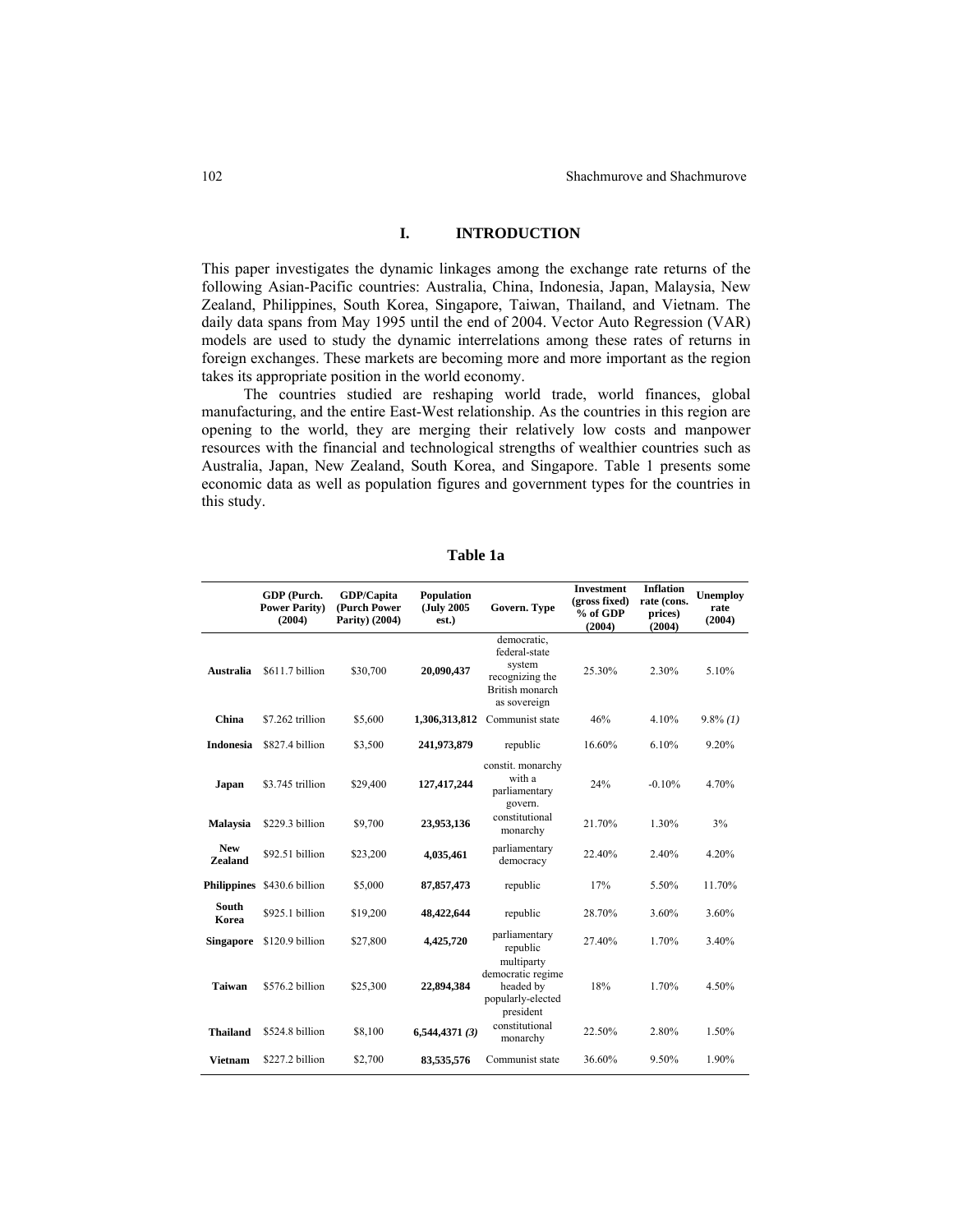|                    | Public Debt %<br>of GDP<br>(2004) | <b>Exports</b><br>(Billion)<br>(2004) | <b>Imports</b><br>(Billion)<br>(2004) | <b>Reserves of</b><br>foreign exchange<br>and gold (Billion)<br>(2004) | Debt-external<br>(Billion) (2004) | <b>Currency</b>             |
|--------------------|-----------------------------------|---------------------------------------|---------------------------------------|------------------------------------------------------------------------|-----------------------------------|-----------------------------|
| Australia          | 17.40%                            | \$86.89                               | \$98.10                               | \$35.14                                                                | \$308.70                          | Australian dollar<br>(AUD)  |
| China              | 31.40%                            | \$583.10                              | \$552.40                              | \$609.90                                                               | \$233.30                          | Yuan (CNY)                  |
| <b>Indonesia</b>   | 56.20%                            | \$69.86                               | \$45.07                               | \$35.82                                                                | \$141.50                          | Indonesian rupiah<br>(IDR)  |
| Japan              | 164.30%                           | \$538.80                              | \$401.80                              | \$664.60                                                               | N/A                               | Yen (JPY)                   |
| <b>Malaysia</b>    | 45.40%                            | \$123.50                              | \$99.30                               | \$55.27                                                                | \$53.36                           | Ringgit (MYR)               |
| New Zealand        | 22.10%                            | \$19.85                               | \$19.77                               | \$4.805 billion                                                        | \$47.34                           | New Zealand dollar<br>(NZD) |
| <b>Philippines</b> | 74.20%                            | \$38.63                               | \$37.50                               | \$16.05 billion                                                        | \$16.05                           | Philippine peso<br>(PHP)    |
| <b>South Korea</b> | 21.30%                            | \$250.60                              | \$214.20                              | \$199.1 billion                                                        | \$160                             | South Korean won<br>(KRW)   |
| <b>Singapore</b>   | 102.50%                           | \$174                                 | \$155.20                              | \$112.8 billion                                                        | \$19.40                           | Singapore dollar<br>(SGD)   |
| <b>Taiwan</b>      | 32.40%                            | \$170.50                              | \$165.40                              | \$246.5 billion                                                        | \$55.50                           | New Taiwan dollar<br>(TWD)  |
| <b>Thailand</b>    | 47.60%                            | \$87.91                               | \$80.84                               | \$48.3 billion                                                         | \$50.59                           | Baht (THB)                  |
| <b>Vietnam</b>     | 65.90%                            | \$23.72                               | \$26.31                               | \$6.51 billion                                                         | \$16.55                           | Dong (VND)                  |

#### **Table 1b**

Source: CIA's The World Fact Book,

http://www.cia.gov/cia/publications/factbook/docs/profileguide.html

The reminder of the paper is organized as follows. Section II gives a brief review of the literature. Section III presents the Vector Auto-Regression Model. Section IV describes the data. Sections V through Section VII present the empirical results. Section V presents some diagnostic statistics for the lag structure and residuals tests. Section VI reports the result of the impulse response functions, and Section VII discusses the variance decomposition analysis. Section VIII provides a brief conclusion.

## **II. A BRIEF LITERATURE REVIEW**

Foreign exchange markets have been thoroughly researched by Einzig (1966), Beenstock (1978), Krueger (1983), Weisweiller (1984, 1990), Dornbush (1988), and Walmsley (1992). More recently Manzur (2002), Sarno and Taylor (2002), and Shamah (2003) also have delved into this subject.

Gandolfo (2004) discusses the foreign exchange market, exchange-rate regimes, and the international monetary system using the basic models of international finance and open-economy macroeconomics. Semmler (2004) presents theories, dynamic models, and empirical evidence on the interrelation of the global financial market, economic activity, and the macroeconomy. He incorporates the foreign exchange market and international borrowing and lending into the analysis of the financial market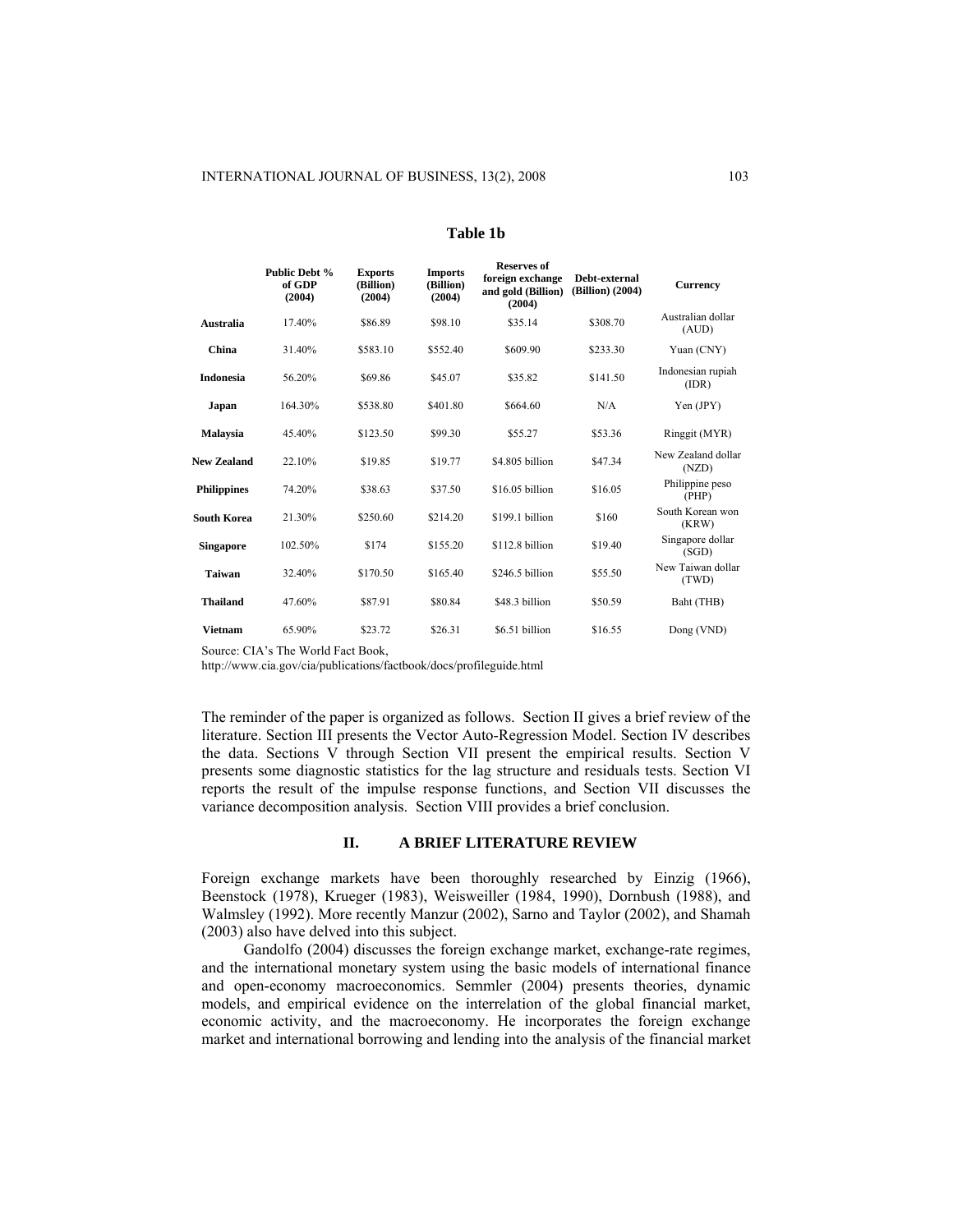and economic activity. In addition, he discusses exchange-rate volatility and financial crisis.

 Gallagher and Taylor (2002) assemble forty-five previously published papers that are selected as important contributions to the study of speculation and financial markets, including foreign exchange market efficiency. Using VAR modeling, Kim, Kim, and Wang (2004) study the macroeconomic effects of capital account liberalization in South Korea. The current paper is the first to study the simultaneous dynamic interrelations among the exchange rates of twelve exchange rates in the Asian-Pacific region.

## **III. THE VECTOR-AUTO-REGRESSION MODEL**

As is currently well-known, economic theory by itself is often incapable to provide a dynamic specification that identifies all these dynamic interrelationships between exchange rates. This issue is further complicated due to the fact that endogenous variables appear on both sides of the estimated equation, hindering appropriate statistical inferences. These problems lead to inferences based on the non-structural approach to modeling the co-movements among several time series. For example, see Pindyck and Rubinfeld (1998) and Sims (1972, 1980, and 1986).

 The Vector Autoregression (VAR) is used for analyzing the dynamic impact of random disturbances on the system of variables. The VAR model treats every endogenous variable in the system as a function of the lagged value of all the endogenous variables in the system of equations.

The mathematical representation of a VAR is:

$$
y_t = A_1 y_{t-1} + \dots + A_p y_{t-p} + B x_t + \varepsilon_t, \tag{1}
$$

where  $y_t$  is a *k* vector of endogenous variables,  $x_t$  is a *d* vector of exogenous variables,  $A_1, \ldots, A_p$  and B are matrices of coefficients to be estimated, and  $\varepsilon_t$  is a vector of innovations that may be contemporaneously correlated but is uncorrelated with both its own lagged values and all of the right-hand side variables.

Since only lagged values of the endogenous variables appear on the right-hand side of the equations, problems of simultaneity are avoided. In this case, Ordinary Least Squares (OLS) yields consistent estimates. Moreover, even though the innovations may be contemporaneously correlated, OLS is efficient and equivalent to Generalized Least Squares (GLS) because all of the estimated equations in the system have the same right-hand side variables.

The determinant of the residual covariance (degree of freedom adjusted) is computed as:

$$
|\Omega^{\wedge}| = \det \{ [1/(T-p)] \sum_{t} \varepsilon^{\wedge}{}_{t} \varepsilon^{\wedge}{}_{t} \}
$$
 (2)

where p is the number of parameters per equation in the VAR. The unadjusted calculation ignores p. The log likelihood value is computed assuming a multivariate normal (Gaussian) distribution as: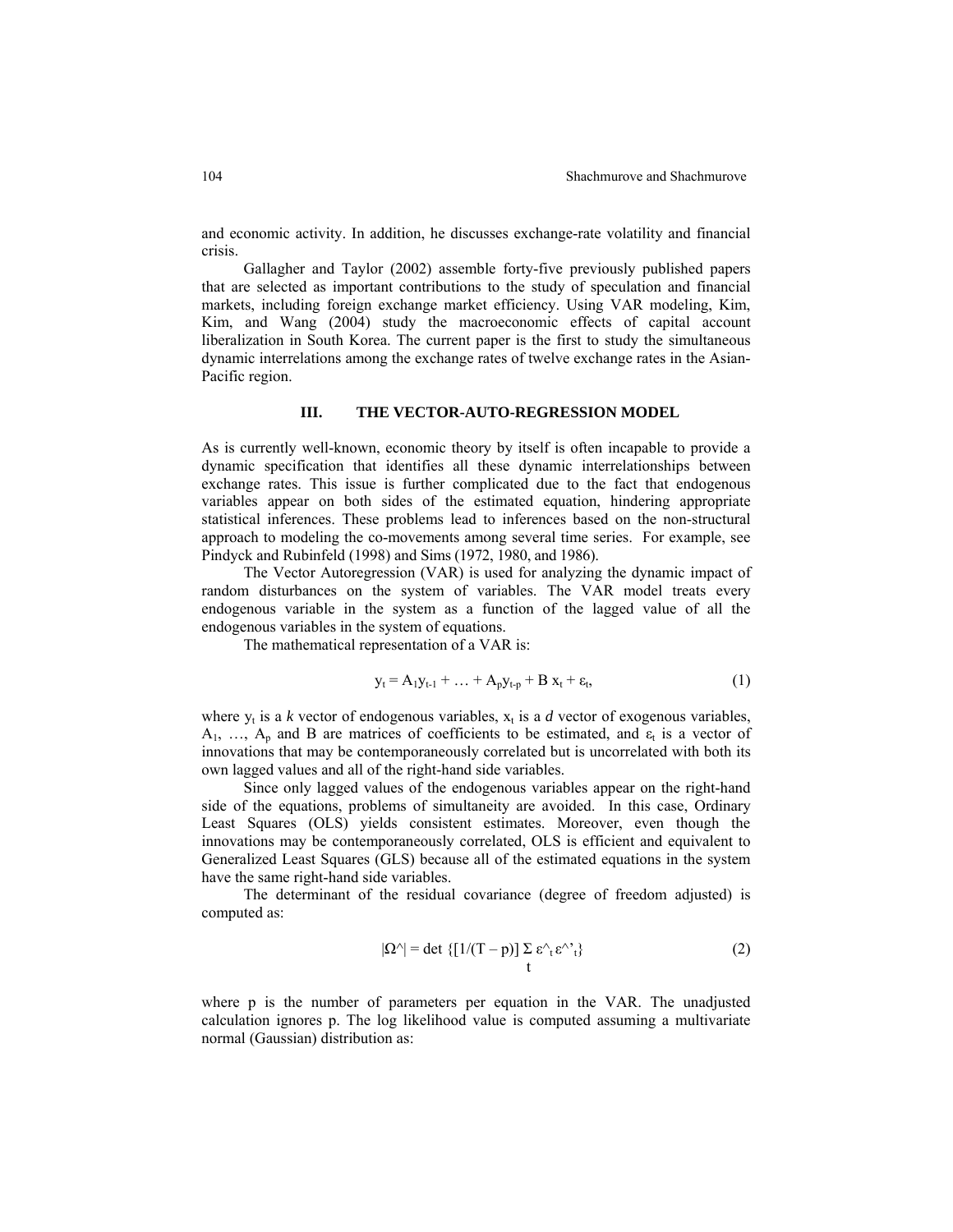$$
\mathbf{E} = -\left(\frac{\mathbf{T}}{2}\right)\left\{\mathbf{k}\left(1 + \log 2\pi\right) + \log |\Omega^{\wedge}|\right\} \tag{3}
$$

The two information criteria are computed as:

$$
AIC = -2 f/T + 2n/T \tag{4}
$$

and

$$
SC = -2 \frac{f}{T} + n \log T/T,
$$
\n(5)

where  $n = k(d + pk)$  is the total number of estimated parameters in the VAR. These information criteria are used for model selection such as determining the lag length of the VAR, with preference for smaller values of the information criterion (see Akaike, 1973 and Schwarz, 1968). It is worth noting that some reference sources may define the AIC/SC differently, either omitting the "inessential" constant terms from the likelihood, or not dividing by T (see Grasa, 1989 and Lütkepohl, 1991).

## **IV. DESCRIPTION OF THE DATA**

The database includes daily exchange rates of the following twelve countries to the U.S. dollar: Australia, China, Indonesia, Japan, Malaysia, New Zealand, Philippines, South Korea, Singapore, Taiwan, Thailand, and Vietnam. The data is compiled from DataStream (with the exception of Vietnam, for which the data comes from the Central Bank of Vietnam). Table 2 presents the codes for the data from DataStream. The data spans from May 1995 to December 31, 2004. For each exchange rate, daily returns,  $r_t$ , are computed as the first differences of the natural logarithms of  $P_t$ , the daily close values of the indices,  $r_t = (\ln P_t - \ln P_{t-1})^*100$ .

**Table 2**  Source of data and codes in DataStream

| AUSTRALIAN \$ TO US \$(BBI) - EXCHANGE RATE       | Code BBAUDSP      |
|---------------------------------------------------|-------------------|
| CHINESE YUAN TO US \$(WMR) - EXCHANGE RATE        | Code CHIYUA\$     |
| INDONESIAN RUPIAH TO US \$ (GTIS) - EXCHANGE RATE | Code USINDON      |
| JAPANESE YEN TO US \$(BBI) - EXCHANGE RATE        | Code BBJPYSP      |
| MALAYSIAN RINGGIT TOUS \$ (BBI) - EXCHANGE RATE   | Code BBMYRSP      |
| NEW ZEALAND \$ TO US \$ (BBI) - EXCHANGE RATE     | Code BBNZDSP      |
| PHILIPPINE PESO TO US \$ (PH) - EXCHANGE RATE     | Code PHUSDSP      |
| SINGAPORE \$ TO US \$ (BBI) - EXCHANGE RATE       | Code BBSGDSP      |
| SOUTH KOREAN WON TO US \$ (GTIS) - EXCHANGE RATE  | Code USSKORW      |
| TAIWAN NEW \$ TO US \$(WMR) - EXCHANGE RATE       | Code TAIWDOS      |
| THAI BAHT TO US \$ (GTIS) - EXCHANGE RATE         | Code USTHAIB      |
| <b>VIETNAMESE DONG TO US \$ EXCHNAGE RATE</b>     | Central Bank of   |
|                                                   | Vietnam Data Base |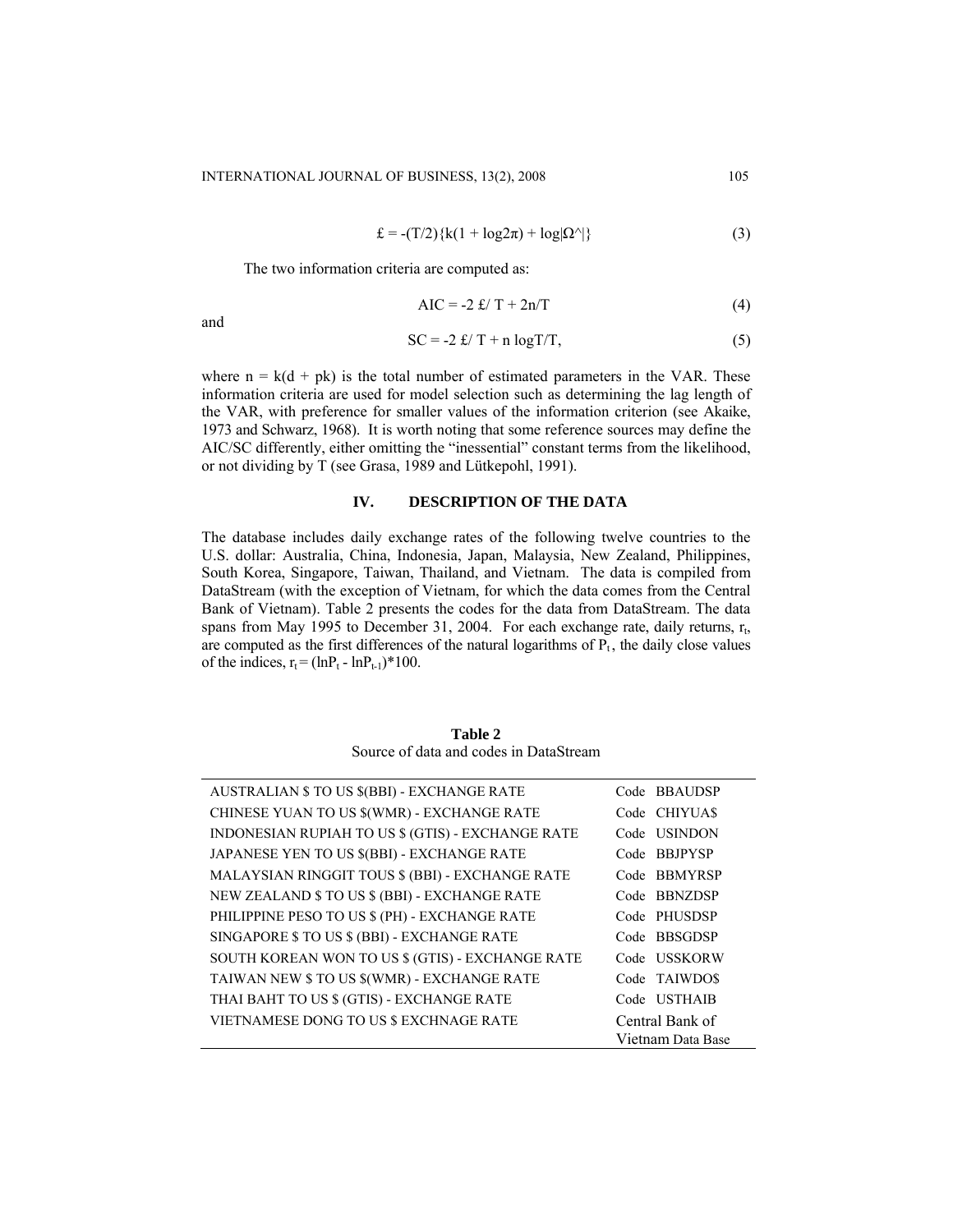106 Shachmurove and Shachmurove

## **V. EMPIRICAL RESULTS**

A few tests to check the suitability of the estimated VAR are performed. It is assumed that the constants are the only exogenous variables in the system of equations. The results on the lag structure of the estimated VAR are reported in Section V.I. Subsection V.2 reports the test statistics of the Residual Test.

#### **A. Lag Structure**

A few tests of the lag structures were conducted.

#### **1. Lag Exclusion Tests**

For each lag in the VAR, the  $\chi^2$  Wald – statistics for the joint significance of all exogenous variables at that lag are calculated for each equation both separately and jointly.

#### **2. Autoregression (AR) Roots**

The inverse roots of the characteristic AR polynomial are calculated. The estimated VAR is stable, or stationary, if all roots have modulus less than one and lie inside the unit circle. If the VAR is not stable, certain results, including the impulse response standard errors, are not valid. The examination of all roots reveals that no root lies outside the unit circle. Thus, the VAR satisfies the stability condition. These results are available from the author upon request.

#### **3. Lag Length Criteria**

Various tests for selecting the lag order of the unrestricted VAR are performed. All these criteria are discussed in Lütkepohl (1991, Section 4.3). The sequential modified likelihood ratio (LR) test is carried out by starting from the maximum lag, and testing the hypothesis that the coefficients on lag  $\zeta$  are jointly zero using the  $\chi^2$  statistics:

$$
LR = (T - m) \{ \log |\Omega_{\zeta - 1}| - \log |\Omega_{\zeta}| \} \sim \chi^2(k^2),
$$
 (6)

where m is the number of parameters per equation under the alternative. Sims' (1980) small sample modification uses  $(T - m)$  rather than T. Based on the different tests, the lag length chosen for this study is 108 lags. Each equation consists of 108 lagged values of all 12 foreign exchanges plus a constant, i.e.,  $108*12 + 1 = 1297$  parameters to be estimated.

Experiments with lower number of lags show that some results are sensitive to the number of lags chosen. It appears that when studying foreign exchange daily data versus stock markets data, the number of lags required to capture the dynamic of the interrelationships is enormous. For example, studying different stock markets, Friedman and Shachmurove (1996, 1997) and Shachmurove (1996, 2005) found that 25 lags are sufficient to represent the dynamic character of the data. Some Portmanteau Autocorrelation tests performed based on the computation of multivariate Box-Pierce/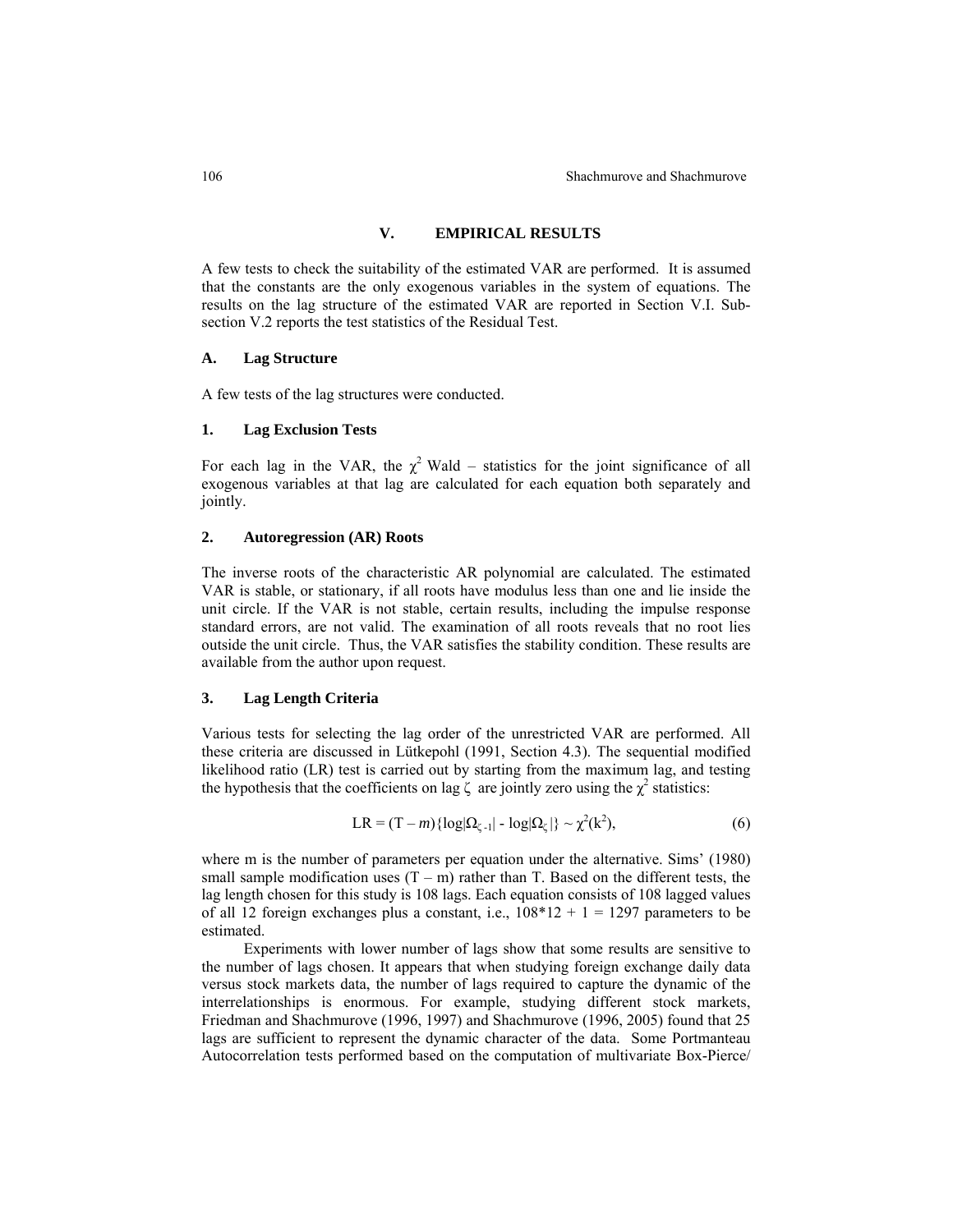Ljung-Box Q-Statistics for residual serial correlation show that lags up to 519 may be necessary. This issue is left for further research.

#### **4. Pairwise Granger Causality Tests**

This section reports the test statistics for pairwise causality tests and tests whether an endogenous variable can be treated as exogenous. For each equation of the 108-lag VAR, the output displays  $\chi^2$  Wald – statistics for the joint significance of each of the other lagged endogenous variables in that equation. The statistics in the last raw (ALL) is the  $\chi^2$  Wald statistic for joint significance of all other lagged endogenous variables in the equation. The tests indicate whether a variable, for example, the return in the Australian foreign exchange market Vis-à-vis the U.S. dollar, can help forecast the foreign exchange return of the Indonesian currency one step ahead. It is worth noting that the Australian return can still affect, for example, the Indonesian return through other equations in the system. An important advantage of this test is that it is insensitive to the order of the equations in the VAR system.

Table 3 presents the results for the VAR Granger Causality/Block Exogeneity Wald Tests. The statistics in the last raw (ALL) presents the  $\chi^2$  Wald statistic that tests for joint significance of all other lagged endogenous variables in the equation. Only China shows no joint significance of all other lagged variables in the Chinese equation. All other countries' exchange rates show that, jointly, the effects of other exchange rates are significant. It is clear from the table that China has pursued a different foreign exchange policy as compared with its Asian – Pacific neighbors.

|             | <b>AUS</b>                                                                                                         | <b>CHI</b>   | <b>IND</b>   | JAP              | <b>MAL</b>       | <b>NWZ</b>   | PHP              | <b>SKOR</b>            | <b>SPR</b>       | TAI          | <b>THA</b>       | <b>VIE</b>       |
|-------------|--------------------------------------------------------------------------------------------------------------------|--------------|--------------|------------------|------------------|--------------|------------------|------------------------|------------------|--------------|------------------|------------------|
| <b>AUS</b>  | N/A                                                                                                                | 0.65         | 0.19         | 0.17             | 0.02             | 0.04         | 0.41             | 0.19                   | 0.02             | 0.12         | 0.56             | 0.05             |
| <b>CHI</b>  | 0.54                                                                                                               | N/A          | 0.97         | 0.85             | $\mathbf{1}$     | 0.92         | 1                | 1                      | 0.76             | 0.98         | 1                | 1                |
| IND         | 0.87                                                                                                               | 1            | N/A          | 0.09             | $\mathbf{0}$     | 0.43         | $\mathbf{0}$     | $\mathbf{0}$           | $\mathbf{0}$     | $\mathbf{0}$ | 0.05             | $\mathbf{0}$     |
| JAP         | 0.15                                                                                                               | 0.45         | 0.03         | N/A              | $\boldsymbol{0}$ | 0.21         | $\boldsymbol{0}$ | 0.03                   | 0.02             | 0.01         | 0.06             | 0.01             |
| MAL         | 0.86                                                                                                               | 0.96         | $\mathbf{0}$ | 0.02             | N/A              | 0.86         | $\boldsymbol{0}$ | $\boldsymbol{0}$       | $\boldsymbol{0}$ | $\mathbf{0}$ | $\boldsymbol{0}$ | $\boldsymbol{0}$ |
| <b>NWZ</b>  | 0.85                                                                                                               | 0.96         | 0.23         | 0.39             | 0.09             | N/A          | 0.11             | 0.02                   | 0.17             | 0.04         | 0.96             | $\mathbf{0}$     |
| PHP         | 0.93                                                                                                               | 1            | $\mathbf{0}$ | 0.39             | $\mathbf{0}$     | 0.84         | N/A              | $\boldsymbol{0}$       | 0.2              | 0.03         | 0.03             | $\mathbf{0}$     |
| <b>SKOR</b> | 0.63                                                                                                               | 0.91         | $\mathbf{0}$ | 0.93             | $\boldsymbol{0}$ | 0.97         | $\boldsymbol{0}$ | N/A                    | 0.13             | $\mathbf{0}$ | $\mathbf{0}$     | $\boldsymbol{0}$ |
| <b>SPR</b>  | 0.34                                                                                                               | 0.02         | 0.05         | 0.64             | $\mathbf{0}$     | 0.22         | 0.08             | 0.21                   | N/A              | 0.7          | 0.3              | $\mathbf{0}$     |
| <b>TAI</b>  | 0.69                                                                                                               | 1            | $\mathbf{0}$ | 0.59             | $\mathbf{0}$     | 0.61         | $\mathbf{0}$     | $\mathbf{0}$           | 0.31             | N/A          | 0.3              | $\mathbf{0}$     |
| THA         | 0.52                                                                                                               | 0.97         | $\mathbf{0}$ | 0.68             | $\mathbf{0}$     | 0.79         | $\mathbf{0}$     | $\mathbf{0}$           | $\mathbf{0}$     | $\mathbf{0}$ | N/A              | $\mathbf{0}$     |
| <b>VIE</b>  | 0.28                                                                                                               | $\mathbf{1}$ | $\mathbf{0}$ | $\mathbf{0}$     | $\mathbf{0}$     | 0.32         | $\mathbf{0}$     | $\mathbf{0}$           | $\mathbf{0}$     | $\mathbf{0}$ | $\theta$         | N/A              |
|             |                                                                                                                    |              |              |                  |                  |              |                  |                        |                  |              |                  |                  |
| All         | $\theta$                                                                                                           | 1            | $\mathbf{0}$ | $\boldsymbol{0}$ | $\mathbf{0}$     | $\mathbf{0}$ | $\mathbf{0}$     | $\theta$               | $\mathbf{0}$     | $\mathbf{0}$ | $\mathbf{0}$     | $\mathbf{0}$     |
| $\sim$      | $F(A)$ $A$ $A$ $A$ $A$ $B$ $B$ $A$ $A$ $A$ $B$ $A$ $A$ $B$ $B$ $A$ $B$ $B$ $B$ $A$ $B$ $B$ $B$ $B$ $C$ $A$ $B$ $B$ |              |              | 1 1 1 1          |                  | 2.112        | $\sim$ $\sim$    | 10 <sup>o</sup><br>100 |                  |              |                  |                  |

**Table 3**  VAR Granger causality/block exogeneity Wald Tests, rates of returns

Sample: 5/04/1995 12/31/2004, Included observations: 2413, Chi-sq df = 108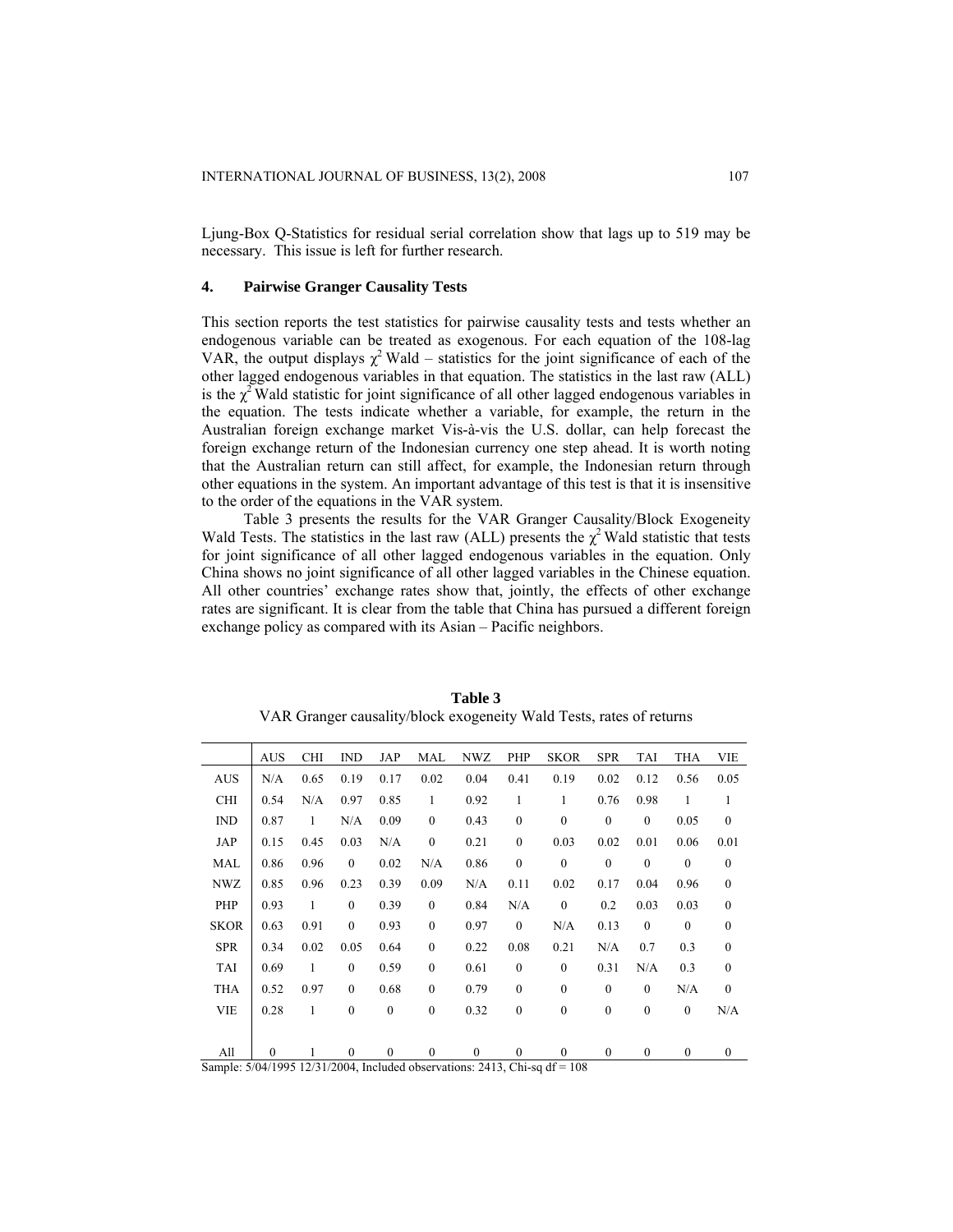Table 3 also shows that Australia is not significantly affected by any other specific exchange rate market. The Indonesian market is affected by all other foreign exchanges except those of China and New Zealand. Japan is significantly affected by only Malaysia, Vietnam and Indonesia (with probability of about 9 percent). The Malaysian foreign exchange is affected by all markets except those of China and New Zealand (probability of 9 percent for the latter). The New Zealander foreign exchange is affected only by the Australian exchange rate. The Philippines, South Korean, and Taiwanese markets are affected by all markets except the Australian, Chinese and Singaporean ones. The Singaporean market is affected by the Australian, Indonesian, Japanese, Malaysian, Thailand, and Vietnamese markets. The Thai market is affected by all except the Australian, Chinese, New Zealand, Singaporean and Taiwanese markets. The Vietnamese market is affected by all markets except the Chinese foreign exchange.

#### **B. Residual Tests – Correlograms**

Table 4 displays the pairwise cross-correlograms, or sample autocorrelations, for the estimated residuals in the VAR for lag zero. The VAR Residual Cross-Correlations shows that, in general, the pairwise cross correlograms are small. Exceptions to this finding include the results for Australia and New Zeeland (0.76). Again, China stands out as the country with relatively very low cross correlations. This is true for Vietnam as well. The Singaporean foreign exchange shows pairwise correlations that seem to be high. For example, correlations include: 0.47 with the Japanese currency, about 0.32 with the Australian and New Zealand currencies, and just above 0.2 with Indonesian, Malaysian, South Korean, Taiwanese and Thailand currencies.

| <b>Table 4</b>                                                                 |
|--------------------------------------------------------------------------------|
| VAR residual cross-correlations, pairwise cross-correlograms, rates of returns |

|             | <b>AUS</b> | <b>CHI</b> | <b>IND</b> | <b>JAP</b> | <b>MAL</b> | <b>NWZ</b> | <b>PHP</b> | <b>SKOR</b> | <b>SPR</b> | <b>TAI</b> | <b>THA</b> | <b>VIE</b> |
|-------------|------------|------------|------------|------------|------------|------------|------------|-------------|------------|------------|------------|------------|
| <b>AUS</b>  | 1.00       | $-0.01$    | 0.07       | 0.19       | 0.00       | 0.76       | 0.02       | 0.09        | 0.32       | 0.12       | 0.11       | $-0.05$    |
| <b>CHI</b>  |            | 1.00       | 0.04       | $-0.06$    | $-0.04$    | $-0.02$    | 0.00       | 0.02        | $-0.08$    | $-0.05$    | $-0.01$    | 0.02       |
| <b>IND</b>  |            |            | 1.00       | 0.07       | 0.24       | 0.04       | 0.05       | 0.08        | 0.21       | 0.08       | 0.20       | $-0.04$    |
| <b>JAP</b>  |            |            |            | 1.00       | 0.05       | 0.22       | $-0.02$    | 0.19        | 0.47       | 0.19       | 0.16       | $-0.05$    |
| <b>MAL</b>  |            |            |            |            | 1.00       | 0.00       | 0.06       | 0.11        | 0.24       | 0.06       | 0.16       | 0.00       |
| <b>NWZ</b>  |            |            |            |            |            | 1.00       | $-0.01$    | 0.09        | 0.33       | 0.10       | 0.11       | $-0.02$    |
| <b>PHP</b>  |            |            |            |            |            |            | 1.00       | $-0.02$     | 0.01       | 0.07       | $-0.03$    | 0.00       |
| <b>SKOR</b> |            |            |            |            |            |            |            | 1.00        | 0.20       | 0.17       | 0.12       | 0.00       |
| <b>SPR</b>  |            |            |            |            |            |            |            |             | 1.00       | 0.23       | 0.26       | $-0.01$    |
| <b>TAI</b>  |            |            |            |            |            |            |            |             |            | 1.00       | 0.13       | $-0.03$    |
| <b>THA</b>  |            |            |            |            |            |            |            |             |            |            | 1.00       | $-0.04$    |
| <b>VIE</b>  |            |            |            |            |            |            |            |             |            |            |            | 1.00       |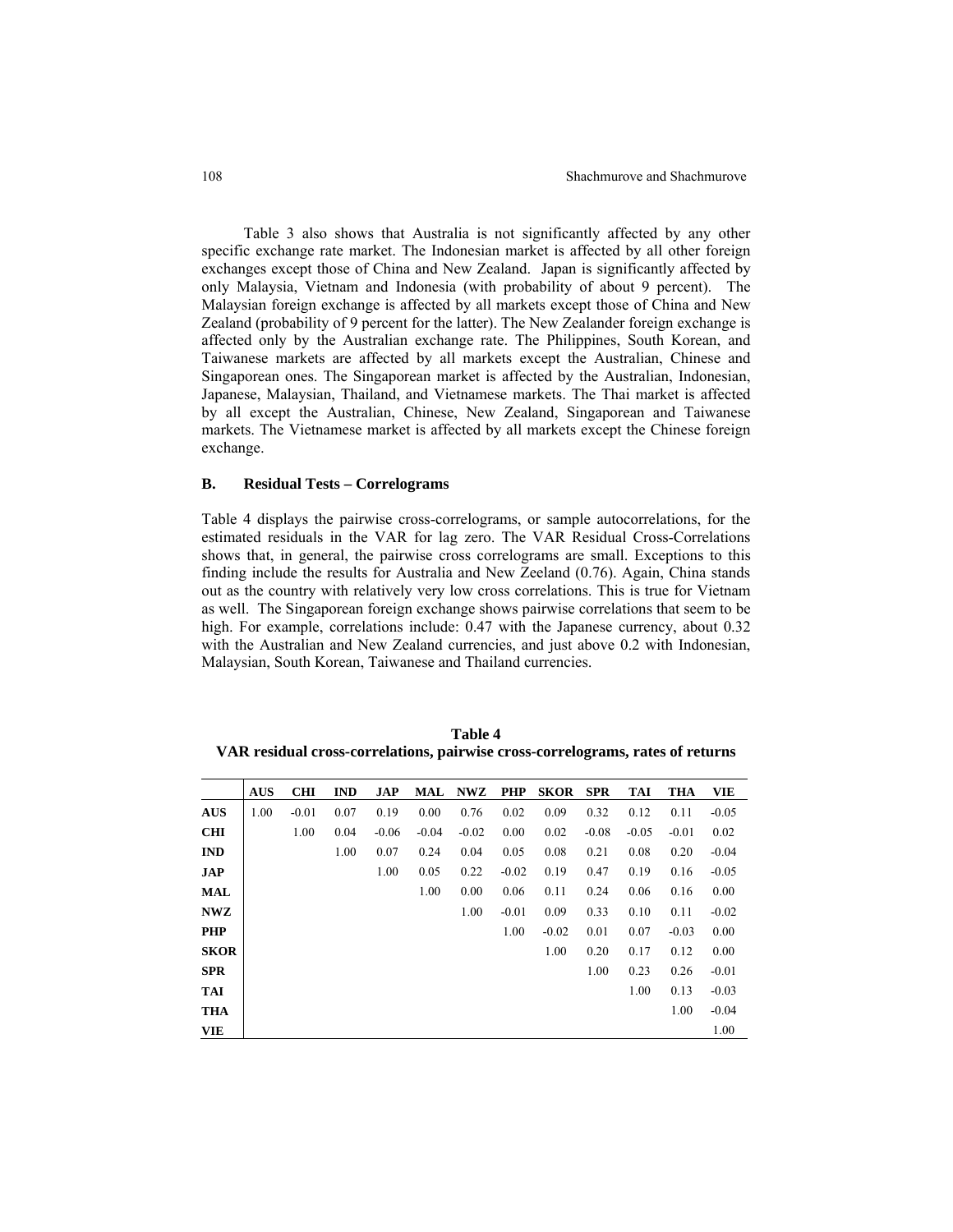#### **VI. IMPULSE RESPONSES**

For example, a shock to the Australian exchange rate not only directly affects the Australian exchange rate, but is also transmitted to all of the other endogenous exchange rates of the different countries through the dynamic lagged structure of the VAR. The impulse response function traces the effect of a one-time shock to one of the innovations on current and future values of the endogenous exchange rates.

If the innovations  $\varepsilon_t$  are contemporaneously uncorrelated, interpretation of the impulse response is as follows: The i-th innovation  $\varepsilon_{i,t}$  is simply a shock to the i-th endogenous variable  $y_{i,t}$ . However, innovations are generally correlated, and may be viewed as having a common component which cannot be associated with a specific variable. In order to interpret the impulses, it is common to apply a transformation P to the innovations so that they become uncorrelated, i.e.,

$$
v_t = P \varepsilon_t \sim (0, D), \tag{6}
$$

where D is a diagonal covariance matrix.

The results are presented in Figures 1–3, which are available from the authors upon request. Figure 1 and Figure 2 show the impulse responses, 100-period ahead. Figure 1 presents the multiple graphs, using Monte Carlo simulations with 100 repetitions. Figure 2 plots the impulse responses with combined graphs. For stationary VARs, the impulse responses should die out to zero. Figures 1 and Figure 2 confirm that this is indeed the case for the VAR studied in this paper.

Figure 3 presents the accumulated impulses responses with multiple graphs using Monte Carlo simulations with 100 repetitions. The figure also contains the plus/minus two standard error bands about the impulse responses. For stationary VARs, the accumulated impulse responses should converge to some non-zero constant. These are the cases in all the displays of Figure 3.

#### **VII. VARIANCE DECOMPOSITION**

Whereas the impulse response functions trace the effect of a shock to one exchange rate on the other exchange rates in the VAR model, the variance decomposition separates the variation in one exchange rate into the component shocks to the VAR. This way, the variance decomposition provides information about the relative importance of each random innovation in affecting the exchange rates present in the VAR.

Table 5 displays a separate variance-decomposition for each exchange rate. The second column, labeled "S.E.", contains the forecast error of the variable at the given forecast horizon. The source of this forecast error is the variation in the current and future values of the innovations to each exchange rate in the VAR. The remaining columns give the percentage of the forecast variance due to each innovation, with each row adding up to 100 percent. The impulse responses and the variance decomposition based on the Cholesky factor can change dramatically if one alters the ordering of the variables in the VAR.

Table 5 presents the results. To save space, the results are given only for 10, 20, 30 step ahead forecasts up to 100 periods ahead. The table shows that, after 100 periods, the exchange rates of Australia and Japan are affected by their neighbors by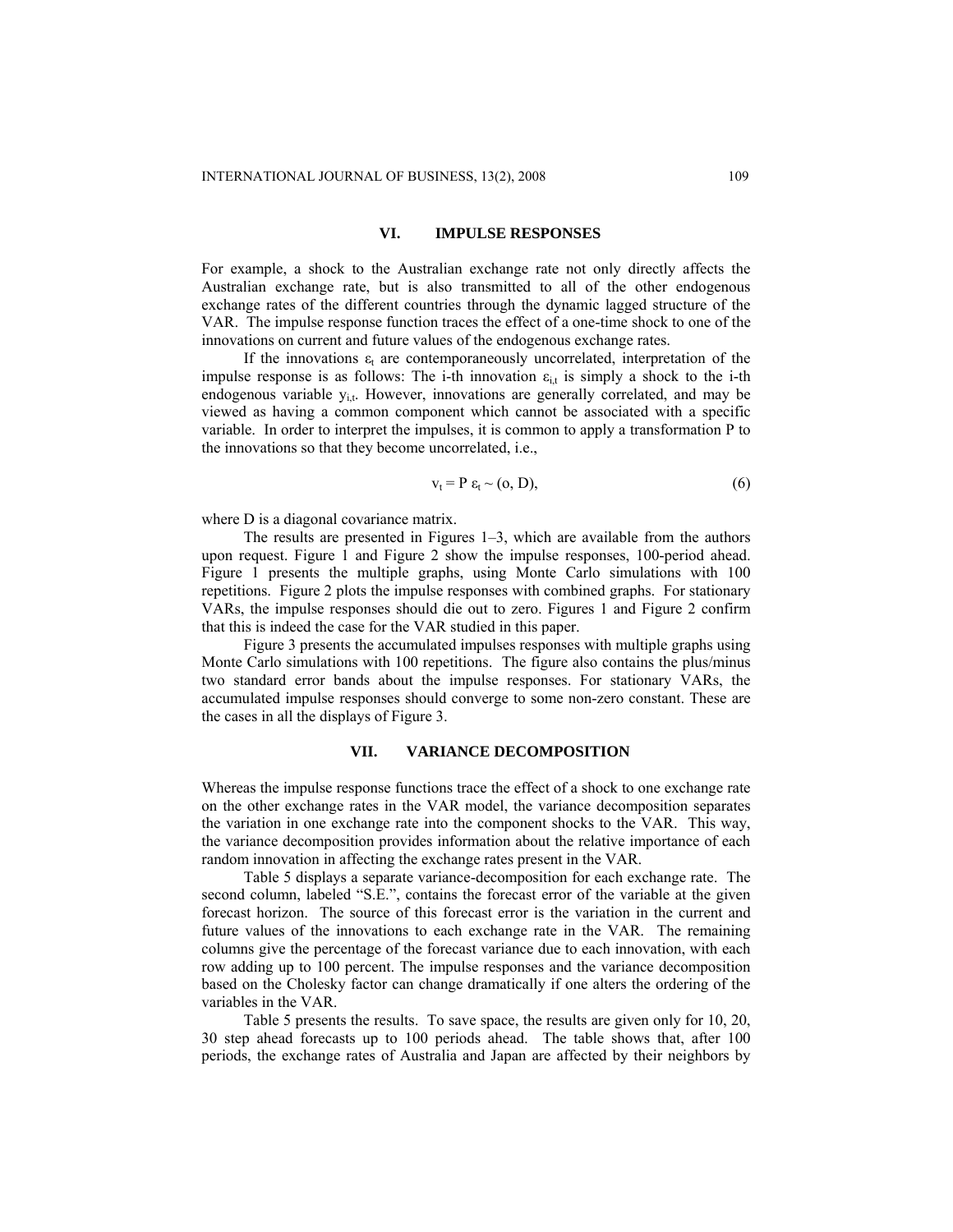about 40 percent. The relatively independent market of China is now being affected by 32 percent by its neighbors. Japan is being affected by 41 percent by its neighbors; others include: Thailand by 50 percent, the Philippines, South Korea, and Taiwan, each by 60 percent, Vietnam by 63 percent, Indonesia by 65 percent, New Zealand by 72 percent (with 39 percent being the effect of the Australian market alone), and Malaysia by 73 percent. The Singaporean exchange rate is being affected by almost 70 percent from innovations in other exchange rates in the Asian -Pacific region. The main conclusion one can draw from Table 5 is the fact that the Chinese foreign exchange is not as isolated as one may hypothesize given the presence of the Granger Causality tests and the declared exchange rate policy of the Beijing Government.

### **VIII. CONCLUSION**

This paper uses VAR modeling to study the dynamic interrelationships among exchange rates for twelve countries in the Asian-Pacific region. The model uses daily observations spanning from May 1995 to the end of 2004.

One interesting and surprising result is the number of lags required to capture the dynamics of the data. There are 108 lags in this study. In addition, it is found that the Chinese foreign exchange is not as isolated as one may hypothesize given both the results of the Granger Causality tests and the declared exchange rate policy of the Chinese government. Moreover, all these markets show high level of dependency, ranging from 40 percent for the large economies of Australia and Japan to more than 70 percent for the smaller economies in the region. In this respect, the paper presents the first step in studying the newly emerging economies of the Asian- Pacific region.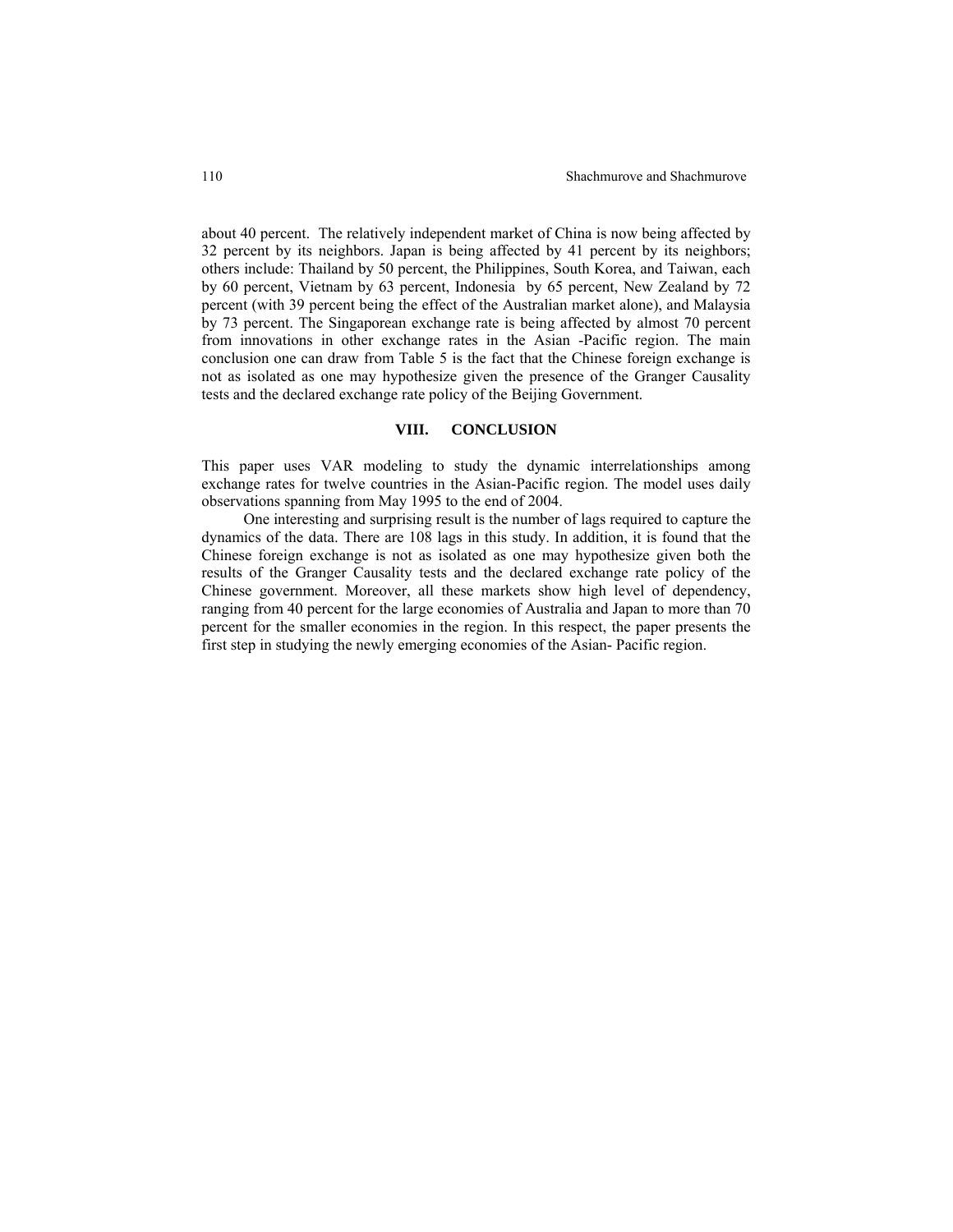# INTERNATIONAL JOURNAL OF BUSINESS, 13(2), 2008 ISSN: 1083-4346

|            |        |      |            |            |       |      | Table 5    |                                          |      |             |            |            |            |            |
|------------|--------|------|------------|------------|-------|------|------------|------------------------------------------|------|-------------|------------|------------|------------|------------|
|            |        |      |            |            |       |      |            | Variance decomposition, rates of returns |      |             |            |            |            |            |
|            | Period | S.E. | <b>AUS</b> | <b>CHI</b> | IND   | JAP  | <b>MAL</b> | <b>NWZ</b>                               | PHP  | <b>SKOR</b> | <b>SPR</b> | <b>TAI</b> | <b>THA</b> | <b>VIE</b> |
| <b>AUS</b> | 5      | 0.67 | 96.32      | 0.05       | 0.20  | 1.25 | 0.42       | 0.58                                     | 0.10 | 0.15        | 0.35       | 0.23       | 0.32       | 0.04       |
|            | 10     | 0.69 | 91.83      | 0.37       | 0.78  | 1.71 | 0.67       | 0.96                                     | 0.41 | 0.50        | 0.99       | 0.74       | 0.69       | 0.36       |
|            | 20     | 0.71 | 85.57      | 0.85       | 0.94  | 2.43 | 1.26       | 1.31                                     | 0.89 | 1.09        | 1.81       | 1.70       | 1.48       | 0.67       |
|            | 30     | 0.73 | 81.12      | 1.61       | 1.19  | 2.95 | 1.42       | 1.65                                     | 1.71 | 1.33        | 1.86       | 2.07       | 2.08       | 1.00       |
|            | 40     | 0.76 | 77.37      | 1.95       | 1.32  | 3.13 | 1.59       | 2.33                                     | 2.10 | 1.49        | 2.48       | 2.32       | 2.46       | 1.44       |
|            | 50     | 0.77 | 74.64      | 2.31       | 1.44  | 3.21 | 1.74       | 2.83                                     | 2.23 | 1.79        | 2.69       | 2.65       | 2.77       | 1.70       |
|            | 60     | 0.79 | 72.15      | 2.61       | 1.66  | 3.53 | 1.96       | 2.99                                     | 2.45 | 1.93        | 2.75       | 2.89       | 3.05       | 2.02       |
|            | 70     | 0.81 | 69.54      | 3.07       | 1.93  | 3.53 | 2.04       | 3.53                                     | 2.99 | 2.12        | 2.85       | 3.02       | 3.12       | 2.28       |
|            | 80     | 0.82 | 67.58      | 3.08       | 1.99  | 3.68 | 2.17       | 3.63                                     | 3.18 | 2.45        | 3.20       | 3.20       | 3.40       | 2.42       |
|            | 90     | 0.84 | 65.57      | 3.29       | 2.12  | 3.86 | 2.32       | 3.76                                     | 3.24 | 2.84        | 3.24       | 3.42       | 3.73       | 2.61       |
|            | 100    | 0.85 | 63.75      | 3.70       | 2.24  | 3.92 | 2.38       | 3.89                                     | 3.36 | 2.96        | 3.53       | 3.70       | 3.89       | 2.68       |
| <b>CHI</b> | 5      | 0.10 | 0.20       | 97.64      | 0.09  | 0.27 | 0.66       | 0.16                                     | 0.11 | 0.16        | 0.27       | 0.15       | 0.21       | 0.07       |
|            | 10     | 0.10 | 0.57       | 94.81      | 0.13  | 0.61 | 0.76       | 0.29                                     | 0.35 | 0.21        | 1.15       | 0.29       | 0.33       | 0.51       |
|            | 20     | 0.10 | 0.86       | 88.83      | 0.84  | 1.60 | 1.39       | 0.97                                     | 0.61 | 0.83        | 1.87       | 0.77       | 0.65       | 0.78       |
|            | 30     | 0.11 | 1.13       | 84.22      | 1.09  | 2.26 | 1.37       | 1.45                                     | 0.76 | 1.74        | 2.49       | 0.93       | 1.49       | 1.07       |
|            | 40     | 0.11 | 1.34       | 80.70      | 1.33  | 3.07 | 1.46       | 1.97                                     | 1.00 | 2.19        | 2.81       | 1.13       | 1.68       | 1.33       |
|            | 50     | 0.11 | 1.82       | 77.71      | 1.40  | 3.25 | 1.47       | 2.39                                     | 1.13 | 2.49        | 3.70       | 1.34       | 1.74       | 1.56       |
|            | 60     | 0.12 | 2.02       | 75.29      | 1.51  | 3.84 | 1.62       | 2.87                                     | 1.24 | 2.62        | 3.98       | 1.52       | 1.94       | 1.56       |
|            | 70     | 0.12 | 2.36       | 73.48      | 1.61  | 4.18 | 1.70       | 2.96                                     | 1.28 | 2.68        | 4.40       | 1.72       | 1.99       | 1.64       |
|            | 80     | 0.12 | 2.57       | 71.05      | 1.78  | 4.40 | 1.93       | 3.11                                     | 1.37 | 3.00        | 4.97       | 2.07       | 2.12       | 1.61       |
|            | 90     | 0.12 | 2.78       | 69.69      | 1.86  | 4.77 | 2.04       | 3.26                                     | 1.51 | 3.05        | 5.14       | 2.07       | 2.20       | 1.63       |
|            | 100    | 0.12 | 3.24       | 68.06      | 2.00  | 4.70 | 2.13       | 3.61                                     | 1.50 | 3.22        | 5.33       | 2.29       | 2.27       | 1.64       |
| <b>IND</b> | 5      | 1.23 | 1.53       | 0.21       | 89.90 | 0.57 | 2.09       | 0.31                                     | 0.60 | 1.59        | 0.42       | 0.17       | 0.32       | 2.30       |
|            | 10     | 1.29 | 2.26       | 0.39       | 83.06 | 1.01 | 3.37       | 0.55                                     | 1.40 | 2.13        | 0.97       | 1.33       | 0.75       | 2.79       |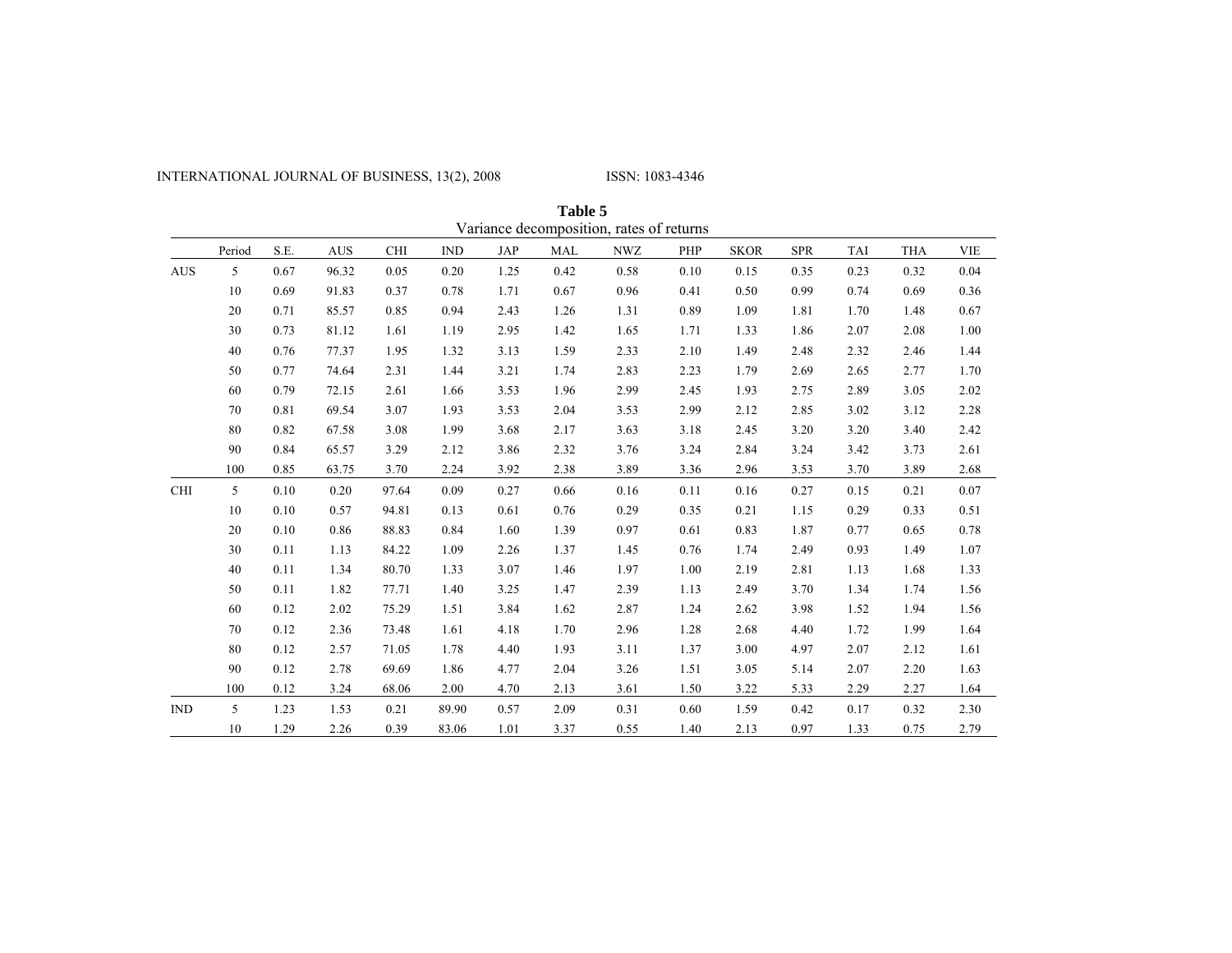| - 112 | Shachmurove and Shachmurove |
|-------|-----------------------------|

|            | 20  | 1.41 | 2.34 | 1.10 | 72.00 | 1.77  | 4.05  | 1.26 | 2.12 | 6.21  | 1.49 | 2.74 | 1.20  | 3.69 |
|------------|-----|------|------|------|-------|-------|-------|------|------|-------|------|------|-------|------|
|            | 30  | 1.51 | 2.24 | 1.42 | 64.75 | 1.69  | 5.25  | 1.81 | 2.49 | 7.37  | 1.91 | 4.09 | 2.45  | 4.54 |
|            | 40  | 1.62 | 2.26 | 1.80 | 57.80 | 2.43  | 5.47  | 2.09 | 4.05 | 9.29  | 2.28 | 4.20 | 3.56  | 4.77 |
|            | 50  | 1.73 | 2.19 | 1.72 | 51.67 | 2.65  | 7.03  | 2.15 | 4.23 | 10.05 | 3.09 | 5.30 | 4.70  | 5.22 |
|            | 60  | 1.85 | 2.24 | 1.68 | 46.97 | 2.51  | 9.39  | 2.70 | 4.06 | 10.48 | 3.45 | 6.08 | 5.03  | 5.43 |
|            | 70  | 1.95 | 2.27 | 1.76 | 42.69 | 2.50  | 10.49 | 2.69 | 4.67 | 12.02 | 3.49 | 6.30 | 5.81  | 5.33 |
|            | 80  | 2.06 | 2.37 | 1.75 | 39.23 | 2.66  | 12.11 | 2.79 | 5.52 | 11.43 | 3.74 | 6.62 | 6.18  | 5.61 |
|            | 90  | 2.13 | 2.57 | 1.93 | 37.21 | 2.89  | 12.26 | 3.12 | 6.07 | 11.21 | 3.81 | 6.92 | 6.48  | 5.54 |
|            | 100 | 2.20 | 2.78 | 1.96 | 35.87 | 3.17  | 12.40 | 3.15 | 5.97 | 11.34 | 4.16 | 6.78 | 6.87  | 5.55 |
| <b>JAP</b> | 5   | 0.64 | 4.00 | 0.45 | 0.76  | 92.84 | 0.04  | 0.38 | 0.10 | 0.03  | 0.35 | 0.41 | 0.40  | 0.24 |
|            | 10  | 0.65 | 4.53 | 0.60 | 1.43  | 89.48 | 0.26  | 0.79 | 0.54 | 0.41  | 0.36 | 0.47 | 0.63  | 0.52 |
|            | 20  | 0.69 | 4.45 | 1.02 | 2.44  | 81.27 | 0.98  | 1.65 | 1.49 | 1.01  | 1.09 | 1.10 | 2.22  | 1.28 |
|            | 30  | 0.72 | 4.52 | 1.65 | 2.94  | 76.18 | 1.53  | 2.08 | 2.66 | 1.23  | 1.43 | 1.65 | 2.53  | 1.60 |
|            | 40  | 0.74 | 4.53 | 1.94 | 3.01  | 73.19 | 1.80  | 2.77 | 2.89 | 1.50  | 1.95 | 1.86 | 2.76  | 1.80 |
|            | 50  | 0.75 | 4.79 | 2.10 | 3.48  | 70.22 | 2.02  | 3.01 | 3.13 | 1.84  | 2.02 | 2.30 | 2.89  | 2.18 |
|            | 60  | 0.77 | 5.01 | 2.44 | 3.61  | 67.83 | 2.32  | 3.22 | 3.21 | 2.01  | 2.41 | 2.42 | 3.24  | 2.28 |
|            | 70  | 0.79 | 5.13 | 2.71 | 3.88  | 65.28 | 2.34  | 3.34 | 3.31 | 2.15  | 2.65 | 2.87 | 3.22  | 3.12 |
|            | 80  | 0.80 | 5.16 | 2.75 | 4.09  | 63.46 | 2.41  | 3.50 | 3.79 | 2.27  | 2.92 | 3.14 | 3.20  | 3.31 |
|            | 90  | 0.82 | 5.53 | 2.82 | 4.30  | 60.92 | 2.50  | 4.01 | 4.18 | 2.40  | 3.20 | 3.32 | 3.38  | 3.44 |
|            | 100 | 0.84 | 5.51 | 3.46 | 4.29  | 59.00 | 2.46  | 4.18 | 4.42 | 2.51  | 3.33 | 3.79 | 3.73  | 3.33 |
| <b>MAL</b> | 5   | 0.25 | 0.11 | 0.54 | 6.05  | 0.28  | 85.69 | 0.12 | 0.86 | 2.81  | 0.38 | 0.90 | 0.15  | 2.10 |
|            | 10  | 0.28 | 0.89 | 0.63 | 6.33  | 0.66  | 76.49 | 0.67 | 2.19 | 3.47  | 0.47 | 1.35 | 3.45  | 3.39 |
|            | 20  | 0.32 | 1.63 | 0.87 | 8.52  | 0.88  | 62.98 | 1.08 | 2.57 | 4.39  | 2.87 | 2.30 | 6.59  | 5.32 |
|            | 30  | 0.36 | 1.66 | 1.36 | 11.39 | 1.81  | 53.12 | 1.09 | 3.87 | 6.73  | 2.93 | 2.66 | 8.31  | 5.07 |
|            | 40  | 0.39 | 1.80 | 1.78 | 11.28 | 2.11  | 45.94 | 1.28 | 4.14 | 10.41 | 3.29 | 3.43 | 9.41  | 5.13 |
|            | 50  | 0.43 | 1.82 | 1.83 | 10.89 | 2.73  | 39.96 | 1.82 | 4.95 | 11.19 | 3.76 | 3.51 | 11.69 | 5.85 |
|            | 60  | 0.45 | 1.92 | 1.98 | 10.42 | 2.86  | 35.98 | 1.93 | 5.14 | 12.48 | 3.47 | 4.36 | 14.05 | 5.42 |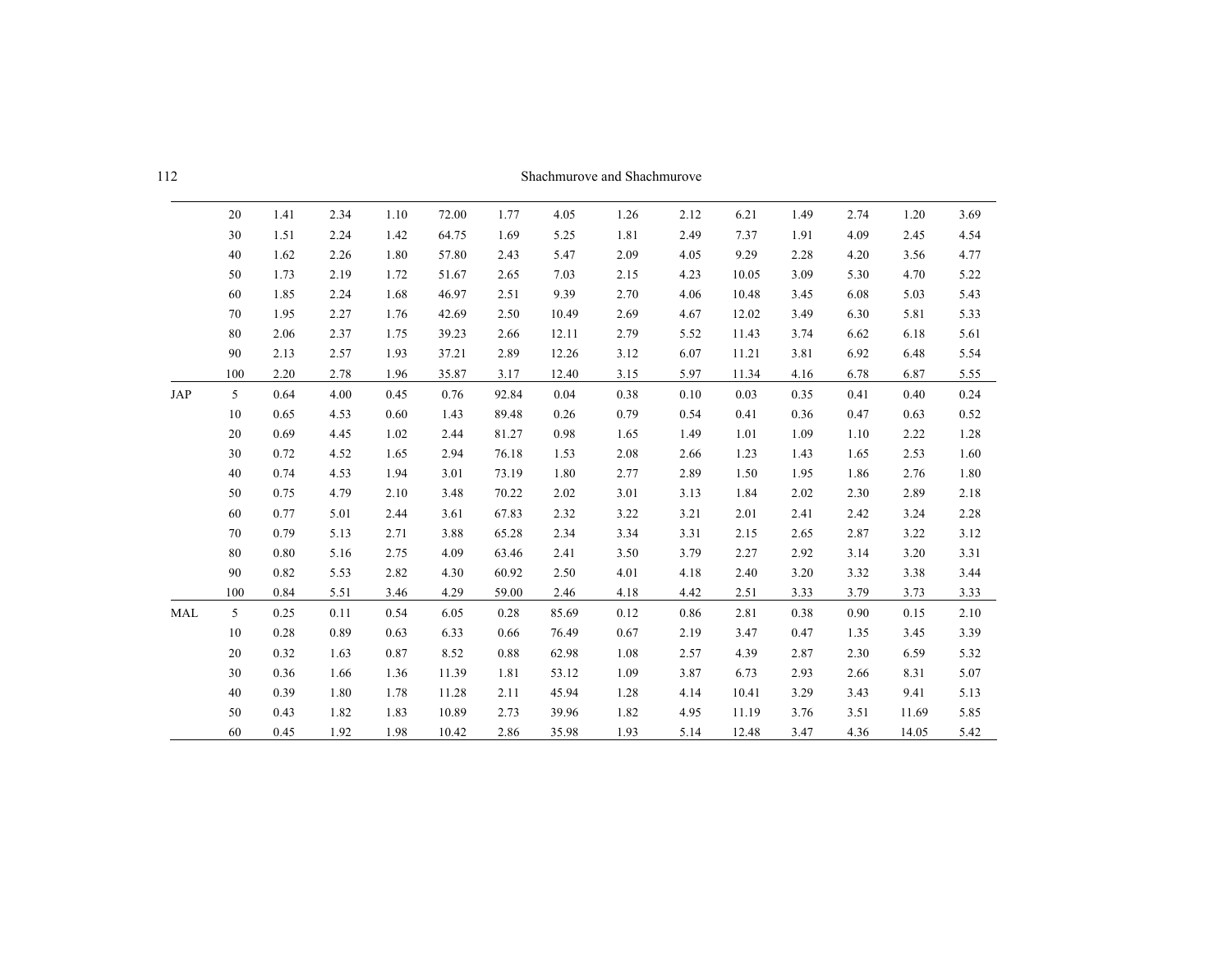| INTERNATIONAL JOURNAL OF BUSINESS, 13(2), 2008 |  |
|------------------------------------------------|--|
|                                                |  |

|             | 70  | 0.50 | 2.42  | 1.76 | 8.89 | 2.59 | 31.60 | 2.00  | 6.62  | 13.53 | 3.29 | 4.79 | 17.14 | 5.36 |
|-------------|-----|------|-------|------|------|------|-------|-------|-------|-------|------|------|-------|------|
|             | 80  | 0.53 | 2.57  | 1.82 | 8.96 | 2.66 | 30.60 | 2.03  | 7.14  | 12.60 | 3.26 | 5.20 | 16.99 | 6.15 |
|             | 90  | 0.57 | 2.46  | 1.83 | 8.97 | 2.80 | 28.98 | 2.41  | 7.31  | 11.95 | 3.41 | 6.00 | 17.93 | 5.94 |
|             | 100 | 0.60 | 2.68  | 1.80 | 8.94 | 2.98 | 27.44 | 2.78  | 7.20  | 11.96 | 3.31 | 6.24 | 18.69 | 5.98 |
| <b>NWZ</b>  | 5   | 0.69 | 56.62 | 0.17 | 0.37 | 0.98 | 0.21  | 40.42 | 0.22  | 0.19  | 0.36 | 0.25 | 0.16  | 0.06 |
|             | 10  | 0.71 | 54.23 | 0.39 | 0.65 | 1.69 | 0.62  | 38.66 | 0.70  | 0.69  | 0.94 | 0.54 | 0.42  | 0.49 |
|             | 20  | 0.74 | 50.64 | 0.64 | 0.76 | 2.64 | 1.33  | 36.63 | 1.18  | 0.95  | 1.32 | 1.35 | 1.90  | 0.67 |
|             | 30  | 0.76 | 48.25 | 1.09 | 1.06 | 3.03 | 1.66  | 34.62 | 1.98  | 1.55  | 1.47 | 1.57 | 2.86  | 0.87 |
|             | 40  | 0.78 | 46.43 | 1.47 | 1.47 | 3.51 | 1.76  | 33.27 | 2.24  | 1.78  | 1.87 | 1.87 | 3.10  | 1.23 |
|             | 50  | 0.80 | 45.20 | 1.82 | 1.71 | 3.59 | 2.05  | 31.98 | 2.46  | 1.94  | 2.33 | 2.25 | 3.18  | 1.48 |
|             | 60  | 0.82 | 43.61 | 1.97 | 2.00 | 3.65 | 2.35  | 30.76 | 3.01  | 2.14  | 2.53 | 2.57 | 3.67  | 1.73 |
|             | 70  | 0.84 | 42.20 | 2.14 | 2.38 | 3.59 | 2.48  | 30.24 | 3.44  | 2.24  | 2.58 | 3.05 | 3.67  | 1.98 |
|             | 80  | 0.86 | 41.02 | 2.37 | 2.52 | 3.69 | 2.61  | 29.42 | 3.59  | 2.47  | 2.97 | 3.44 | 3.72  | 2.18 |
|             | 90  | 0.87 | 40.05 | 2.62 | 2.64 | 3.91 | 2.67  | 28.87 | 3.67  | 2.67  | 3.03 | 3.56 | 3.82  | 2.47 |
|             | 100 | 0.89 | 38.96 | 3.09 | 2.73 | 3.98 | 2.66  | 28.13 | 3.65  | 2.95  | 3.48 | 4.02 | 3.83  | 2.52 |
| PHP         | 5   | 0.47 | 0.53  | 0.04 | 2.35 | 1.48 | 1.89  | 0.30  | 88.23 | 1.34  | 1.43 | 0.80 | 1.13  | 0.49 |
|             | 10  | 0.50 | 0.74  | 0.23 | 2.51 | 2.01 | 2.37  | 0.93  | 78.68 | 1.90  | 1.61 | 1.27 | 6.84  | 0.90 |
|             | 20  | 0.56 | 1.57  | 0.63 | 4.13 | 2.08 | 5.81  | 1.57  | 66.38 | 2.44  | 1.91 | 2.40 | 9.53  | 1.55 |
|             | 30  | 0.59 | 2.21  | 1.45 | 4.37 | 2.13 | 6.57  | 2.38  | 59.97 | 2.85  | 2.19 | 2.95 | 10.22 | 2.70 |
|             | 40  | 0.61 | 3.04  | 1.41 | 4.46 | 2.81 | 6.58  | 3.18  | 56.03 | 3.57  | 2.36 | 2.99 | 10.78 | 2.78 |
|             | 50  | 0.64 | 3.50  | 1.42 | 4.55 | 3.09 | 6.62  | 3.38  | 52.12 | 4.52  | 2.40 | 3.85 | 11.43 | 3.12 |
|             | 60  | 0.67 | 3.69  | 1.59 | 4.59 | 3.43 | 6.64  | 3.63  | 49.58 | 5.07  | 2.53 | 4.02 | 11.79 | 3.44 |
|             | 70  | 0.69 | 3.70  | 1.77 | 4.78 | 3.60 | 6.98  | 3.94  | 46.45 | 5.30  | 2.49 | 4.39 | 13.19 | 3.42 |
|             | 80  | 0.72 | 3.75  | 1.74 | 4.78 | 3.69 | 6.96  | 3.97  | 43.97 | 6.21  | 2.73 | 4.66 | 14.07 | 3.47 |
|             | 90  | 0.74 | 3.86  | 1.70 | 4.91 | 4.01 | 6.67  | 4.59  | 41.96 | 6.07  | 2.87 | 5.35 | 14.51 | 3.49 |
|             | 100 | 0.75 | 3.95  | 1.84 | 4.93 | 4.21 | 6.64  | 5.13  | 40.27 | 6.13  | 3.39 | 5.32 | 14.33 | 3.85 |
| <b>SKOR</b> | 5   | 0.61 | 1.65  | 0.41 | 1.27 | 3.55 | 1.20  | 0.12  | 0.33  | 89.38 | 0.04 | 0.51 | 1.11  | 0.43 |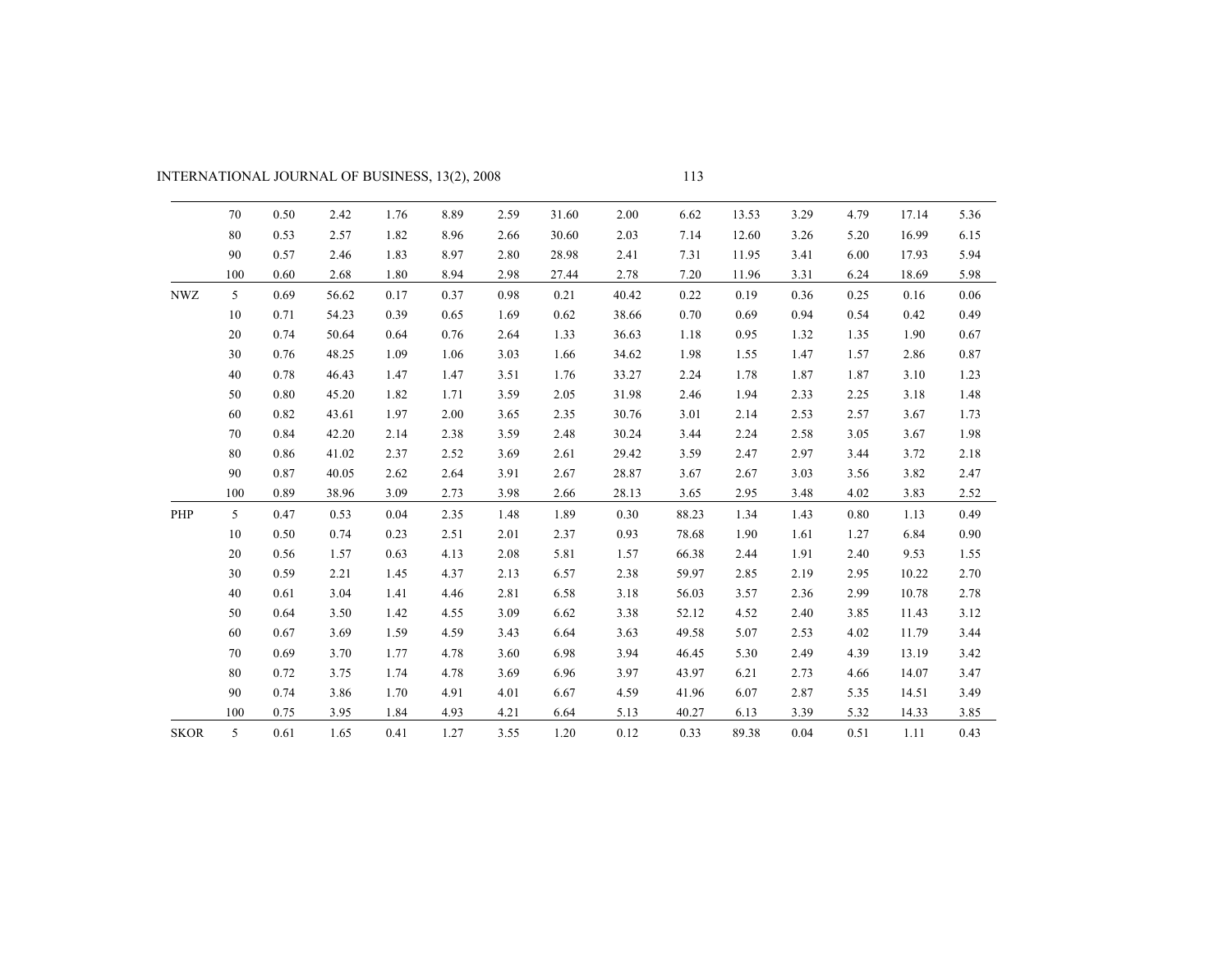| - 114 | Shachmurove and Shachmurove |
|-------|-----------------------------|

|            | 10  | 0.64 | 1.57  | 0.41 | 1.71 | 3.91  | 2.43  | 1.03 | 1.16 | 82.51 | 0.39  | 1.27  | 2.46 | 1.15     |
|------------|-----|------|-------|------|------|-------|-------|------|------|-------|-------|-------|------|----------|
|            | 20  | 0.70 | 1.93  | 0.86 | 2.40 | 3.76  | 4.98  | 1.58 | 2.13 | 73.91 | 0.89  | 2.16  | 2.79 | 2.62     |
|            | 30  | 0.75 | 2.51  | 1.29 | 3.27 | 3.78  | 6.90  | 2.30 | 2.80 | 66.73 | 1.30  | 2.66  | 2.89 | 3.56     |
|            | 40  | 0.80 | 2.91  | 1.36 | 4.71 | 4.10  | 8.31  | 2.54 | 2.76 | 60.27 | 1.63  | 4.38  | 3.30 | 3.72     |
|            | 50  | 0.86 | 2.92  | 1.68 | 4.31 | 4.05  | 8.91  | 2.85 | 3.20 | 54.97 | 2.25  | 6.57  | 4.31 | 3.98     |
|            | 60  | 0.90 | 3.13  | 1.76 | 4.61 | 4.16  | 11.24 | 2.91 | 4.19 | 50.02 | 2.57  | 6.89  | 4.63 | 3.90     |
|            | 70  | 0.94 | 3.56  | 1.78 | 4.68 | 4.06  | 11.50 | 3.01 | 4.87 | 47.87 | 3.09  | 6.79  | 4.87 | 3.92     |
|            | 80  | 0.98 | 3.57  | 1.89 | 4.91 | 4.04  | 12.15 | 3.10 | 5.10 | 44.50 | 3.11  | 7.52  | 5.78 | 4.35     |
|            | 90  | 1.01 | 4.14  | 1.93 | 4.85 | 4.11  | 12.84 | 3.19 | 5.06 | 42.19 | 3.21  | 7.45  | 6.68 | 4.35     |
|            | 100 | 1.05 | 4.09  | 2.17 | 5.16 | 4.27  | 12.67 | 3.31 | 5.41 | 39.22 | 3.73  | 8.03  | 7.51 | 4.44     |
| <b>SPR</b> | 5   | 0.28 | 10.55 | 0.68 | 3.82 | 15.38 | 3.79  | 1.07 | 0.35 | 0.82  | 61.12 | 0.41  | 0.72 | 1.30     |
|            | 10  | 0.29 | 10.60 | 0.82 | 3.97 | 15.18 | 4.58  | 1.45 | 0.56 | 1.03  | 58.55 | 0.49  | 0.81 | 1.96     |
|            | 20  | 0.31 | 10.02 | 1.66 | 4.87 | 13.70 | 6.81  | 1.56 | 1.40 | 2.11  | 51.11 | 1.17  | 2.75 | 2.85     |
|            | 30  | 0.32 | 9.32  | 2.06 | 5.75 | 12.68 | 6.80  | 2.13 | 1.93 | 2.79  | 46.55 | 1.72  | 4.89 | 3.38     |
|            | 40  | 0.34 | 9.16  | 2.18 | 5.95 | 12.70 | 6.67  | 2.19 | 2.37 | 3.96  | 43.65 | 2.12  | 5.17 | 3.87     |
|            | 50  | 0.35 | 9.07  | 2.33 | 5.97 | 12.20 | 6.85  | 3.11 | 2.64 | 4.60  | 40.47 | 2.53  | 5.76 | 4.46     |
|            | 60  | 0.36 | 8.93  | 2.26 | 5.78 | 11.63 | 7.53  | 3.21 | 2.97 | 5.24  | 38.64 | 2.82  | 6.44 | 4.56     |
|            | 70  | 0.38 | 8.60  | 2.28 | 5.75 | 11.48 | 7.74  | 3.36 | 3.62 | 5.61  | 36.35 | 3.47  | 6.49 | 5.26     |
|            | 80  | 0.39 | 8.60  | 2.38 | 5.94 | 11.53 | 7.96  | 3.28 | 4.43 | 5.38  | 34.57 | 3.96  | 6.62 | 5.33     |
|            | 90  | 0.40 | 8.80  | 2.42 | 6.12 | 11.24 | 8.05  | 3.31 | 4.93 | 5.34  | 33.32 | 4.09  | 6.77 | 5.60     |
|            | 100 | 0.41 | 8.43  | 2.72 | 6.39 | 10.88 | 8.61  | 3.64 | 5.32 | 5.32  | 31.67 | 4.42  | 7.13 | 5.49     |
| <b>TAI</b> | 5   | 0.22 | 2.95  | 0.61 | 1.21 | 5.22  | 0.69  | 0.19 | 0.66 | 2.09  | 1.63  | 83.75 | 0.52 | $0.48\,$ |
|            | 10  | 0.23 | 3.33  | 0.75 | 1.47 | 5.82  | 1.59  | 1.39 | 1.26 | 2.36  | 2.36  | 78.18 | 0.54 | 0.93     |
|            | 20  | 0.25 | 3.70  | 1.12 | 2.42 | 6.00  | 3.56  | 1.79 | 1.75 | 3.50  | 2.60  | 70.11 | 1.73 | 1.73     |
|            | 30  | 0.26 | 3.78  | 1.60 | 3.11 | 5.93  | 4.07  | 2.73 | 2.12 | 4.36  | 2.80  | 64.11 | 3.50 | 1.87     |
|            | 40  | 0.27 | 4.00  | 2.02 | 3.87 | 6.40  | 4.77  | 3.16 | 2.09 | 4.64  | 3.14  | 59.87 | 3.81 | 2.23     |
|            | 50  | 0.28 | 4.27  | 2.16 | 4.14 | 6.65  | 5.03  | 3.16 | 2.05 | 5.04  | 3.67  | 57.38 | 4.17 | 2.28     |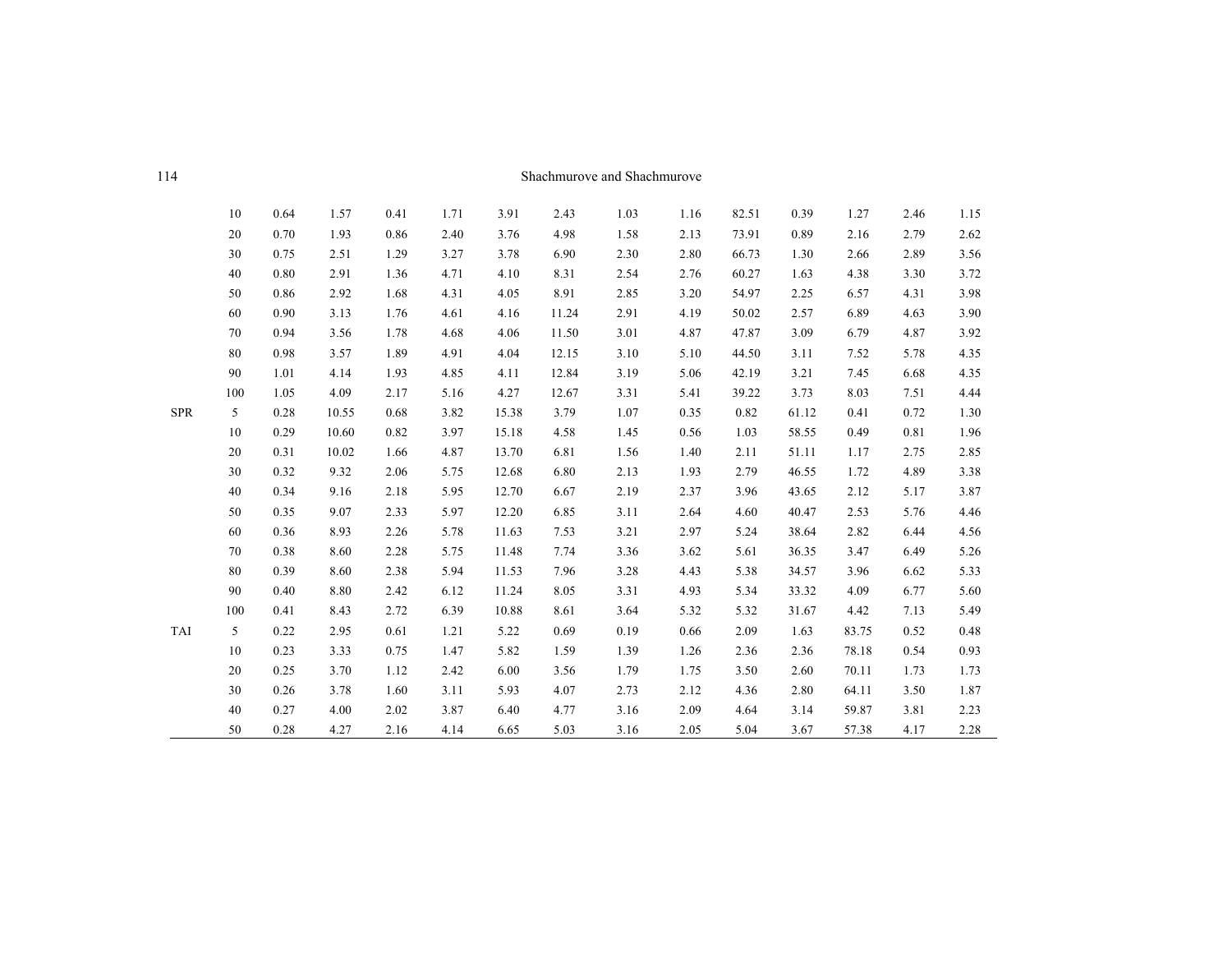# INTERNATIONAL JOURNAL OF BUSINESS, 13(2), 2008

|            | 60             | 0.29 | 4.49 | 2.42 | 4.19  | 6.73 | 5.46  | 3.23 | 2.26 | 5.57 | 3.67 | 55.06 | 4.49  | 2.43  |
|------------|----------------|------|------|------|-------|------|-------|------|------|------|------|-------|-------|-------|
|            | 70             | 0.30 | 4.75 | 2.88 | 4.25  | 6.95 | 5.53  | 3.28 | 2.98 | 5.52 | 3.84 | 51.84 | 4.93  | 3.26  |
|            | 80             | 0.32 | 4.45 | 2.81 | 4.26  | 6.44 | 5.12  | 3.27 | 3.91 | 4.99 | 3.51 | 47.15 | 10.77 | 3.33  |
|            | 90             | 0.33 | 4.49 | 2.98 | 4.30  | 6.30 | 5.22  | 3.54 | 4.47 | 4.66 | 3.45 | 43.59 | 13.52 | 3.46  |
|            | 100            | 0.34 | 4.48 | 3.04 | 4.36  | 6.41 | 5.24  | 4.01 | 5.19 | 4.53 | 3.44 | 41.45 | 14.30 | 3.53  |
| <b>THA</b> | 5              | 0.68 | 2.26 | 0.33 | 3.61  | 2.08 | 1.80  | 0.57 | 1.09 | 0.73 | 1.96 | 0.44  | 83.95 | 1.18  |
|            | 10             | 0.71 | 2.42 | 0.50 | 3.76  | 2.01 | 3.15  | 0.85 | 1.21 | 0.90 | 2.09 | 1.08  | 80.44 | 1.59  |
|            | 20             | 0.75 | 2.89 | 0.63 | 3.75  | 2.71 | 4.93  | 1.24 | 2.18 | 2.26 | 2.52 | 1.50  | 73.36 | 2.03  |
|            | 30             | 0.80 | 3.24 | 0.86 | 5.28  | 2.81 | 5.85  | 1.66 | 2.50 | 3.90 | 2.77 | 1.87  | 66.51 | 2.75  |
|            | 40             | 0.83 | 3.20 | 1.00 | 5.45  | 3.61 | 6.43  | 2.37 | 3.21 | 4.28 | 2.73 | 2.27  | 62.62 | 2.83  |
|            | 50             | 0.85 | 3.59 | 1.15 | 5.45  | 3.59 | 6.46  | 2.54 | 3.74 | 4.68 | 2.94 | 2.51  | 60.35 | 2.98  |
|            | 60             | 0.88 | 3.79 | 1.59 | 5.61  | 3.65 | 6.92  | 2.58 | 3.94 | 5.25 | 2.86 | 2.78  | 57.92 | 3.09  |
|            | 70             | 0.91 | 4.02 | 1.62 | 5.67  | 3.84 | 7.09  | 2.66 | 3.96 | 6.02 | 2.87 | 2.84  | 56.27 | 3.14  |
|            | 80             | 0.93 | 3.96 | 1.68 | 5.77  | 3.81 | 7.29  | 2.70 | 4.19 | 6.24 | 3.23 | 3.20  | 54.46 | 3.47  |
|            | 90             | 0.95 | 4.01 | 1.72 | 5.75  | 4.00 | 7.29  | 2.72 | 4.39 | 6.31 | 3.47 | 3.53  | 53.40 | 3.41  |
|            | 100            | 0.97 | 4.24 | 1.71 | 6.18  | 4.34 | 7.50  | 2.96 | 4.51 | 6.45 | 3.58 | 3.67  | 51.40 | 3.46  |
| <b>VIE</b> | 5 <sup>5</sup> | 1.99 | 0.31 | 0.35 | 1.21  | 0.33 | 3.27  | 0.44 | 0.67 | 0.09 | 0.61 | 0.33  | 0.57  | 91.81 |
|            | 10             | 2.09 | 0.58 | 0.43 | 3.24  | 0.71 | 3.26  | 0.95 | 1.75 | 0.47 | 1.26 | 1.45  | 1.29  | 84.61 |
|            | 20             | 2.34 | 1.28 | 0.51 | 4.50  | 1.92 | 4.93  | 2.17 | 2.06 | 2.96 | 3.47 | 2.07  | 2.18  | 71.96 |
|            | 30             | 2.54 | 1.38 | 0.62 | 6.16  | 2.10 | 7.33  | 2.04 | 2.20 | 3.63 | 3.36 | 2.34  | 2.17  | 66.66 |
|            | 40             | 2.77 | 1.38 | 0.79 | 11.95 | 2.28 | 7.75  | 2.65 | 2.32 | 4.33 | 3.27 | 3.75  | 2.00  | 57.53 |
|            | 50             | 2.98 | 1.42 | 0.79 | 13.53 | 2.49 | 12.61 | 2.52 | 2.22 | 4.45 | 3.05 | 3.56  | 2.22  | 51.15 |
|            | 60             | 3.09 | 1.79 | 0.95 | 13.61 | 2.41 | 12.52 | 2.84 | 2.32 | 5.27 | 3.25 | 4.25  | 2.40  | 48.40 |
|            | 70             | 3.23 | 1.96 | 1.02 | 12.85 | 2.45 | 13.52 | 3.09 | 2.74 | 6.10 | 3.46 | 4.51  | 2.69  | 45.62 |
|            | 80             | 3.39 | 2.10 | 1.04 | 12.69 | 2.54 | 14.73 | 3.01 | 3.20 | 6.88 | 3.39 | 5.18  | 2.97  | 42.28 |
|            | 90             | 3.52 | 2.29 | 1.05 | 13.55 | 2.45 | 15.62 | 3.28 | 3.16 | 7.23 | 3.80 | 5.09  | 3.01  | 39.48 |
|            | 100            | 3.65 | 2.28 | 1.14 | 12.77 | 2.61 | 15.98 | 3.26 | 3.27 | 7.94 | 3.83 | 5.62  | 3.85  | 37.44 |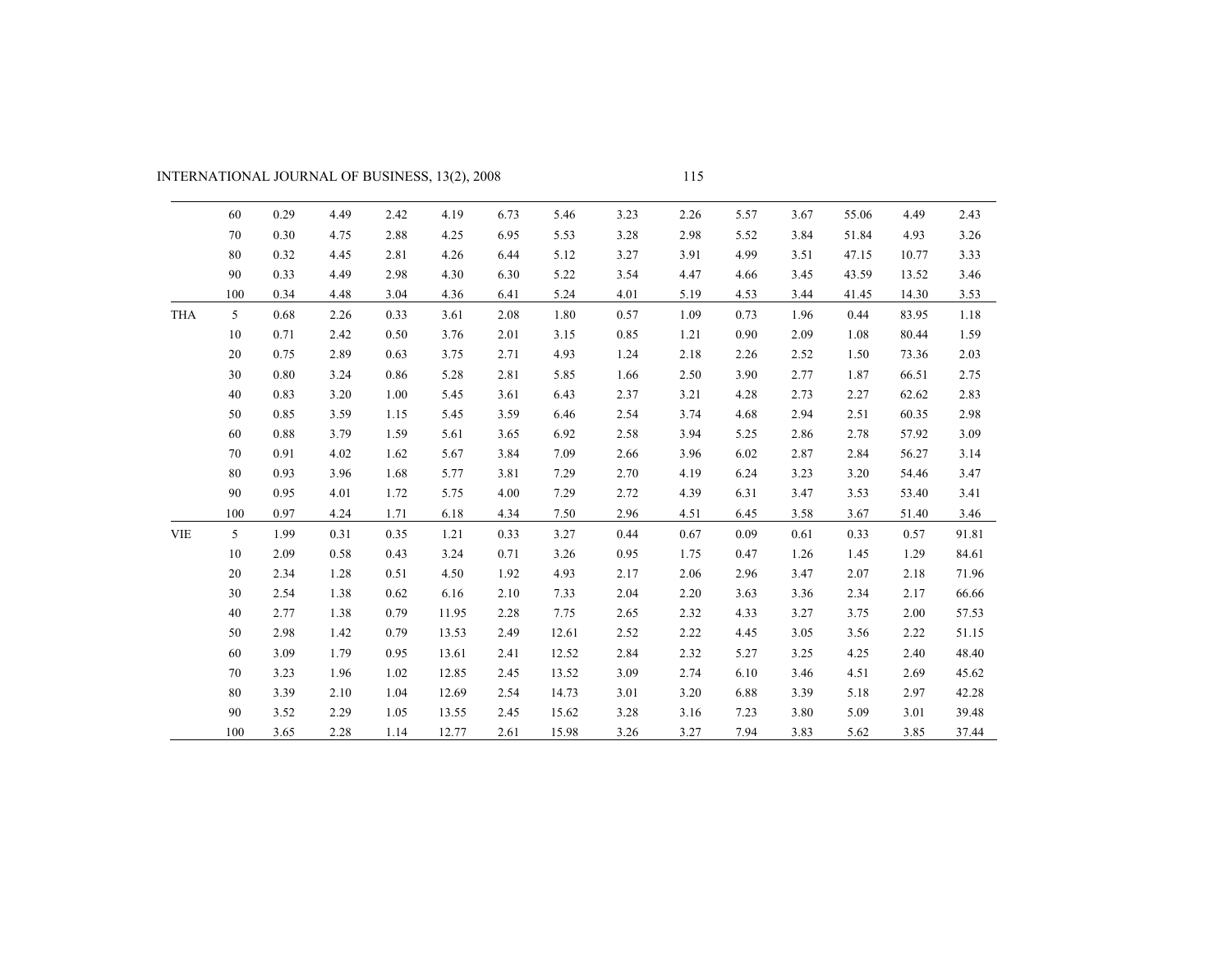#### **REFERENCES**

- Akaike, H., 1973, "Information Theory and the Extension of the Maximum Likelihood Principle," in *2nd International Symposium on Information Theory,* B.N. Petrov and F. Csaki, eds., Budapest.
- Beenstock, Michael, 1978, *The Foreign Exchanges: Theory, Modeling, Policy.* New York, NY: St. Martin's Press.
- Central Intelligence Agency, "The World Fact Book", available on line at <http://www.cia.gov/cia/publications/factbook/docs/profileguide.html>
- Dornbusch, Rudiger, 1998, *Exchange Rates and Inflation*. Cambridge, MA and London, England: The MIT Press.
- Einzig, Paul**,** 1996, A Textbook on Foreign Exchange*.* New York, NY: St. Martin's Press, (London, Melbourne, Toronto: Macmillan)
- Gallagher, Liam A. and Taylor, Mark P. Ed., 2002, "Speculation and Financial Markets," Volume I and II, Elgar Reference Collection. *International Library of Critical Writings in Economics, vol. 143.* Cheltenham, U.K. and Northampton, Mass.: Elgar; distributed by American International Distribution Corporation, Williston, Vt.
- Gandolfo, Giancarlo, 2004, *Elements of International Economics*. Heidelberg and New York: Springer, pp. xv, 341.
- Grasa, Antonio Aznar, 1989, *Econometric Model Selection: A New Approach*, Dordrecht: Kluwer Academic Publishers*.*
- Friedman, Joseph and Shachmurove, Yochanan, 1996, "International Transmission of Innovations Among European Community Stock Markets" in *Research in International Business and Finance*, edited by John Doukas, JAI Press, Greenwich, CT, Vol. 13, pp. 35-64.
- Friedman, Joseph and Shachmurove, Yochanan, 1997, "Co-Movements of Major European Community Stock Markets: A Vector Autoregression Analysis," *Global Finance Journal*, Vol. 8(2), 257-277, Fall/Winter.
- Kim, Soyoung, Kim, Sunghyun Henry and Wang, Yungjong, 2004, "Macroeconomic Effects of Capital Account Liberalization: The Case of Korea," *Review of Development Economics*, vol. 8, no. 4, November, pp. 624-39.
- Krueger, Anne O., 1983, *Exchange-rate Determination*.New York, NY: Cambridge University Press.
- Lütkepohl, Helmut, 1991, *Introduction to Multiple Time Series Analysis*. New York: Springer-Verlag.
- Manzur, Meher, 2002, *Exchange Rates, Interest Rates and Commodity Prices*. Northampton, MA: Edward Elgar Publishing Limited.
- Pindyck, Robert S. and Rubinfeld, Daniel L., 1998*, Econometric Models and Economic Forecast.* Fourth Edition, Irwin/McGraw-Hill. Singapore, International Edition.
- Sarno, Lucio and Taylor, Mark P., 2002, *The Economics of Exchange Rates*. Cambridge, UK: Cambridge University Press.
- Semmler, Willi, 2003, *Asset Prices, Booms and Recessions: Financial Market, Economic Activity and the Macro-economy*. Heidelberg and New York: Springer, pp. x, 175.
- Schwarz, Gideon, 1968, "Estimating the Dimension of a Model," *Annals of Statistics*, Volume 6, pp. 461-464.